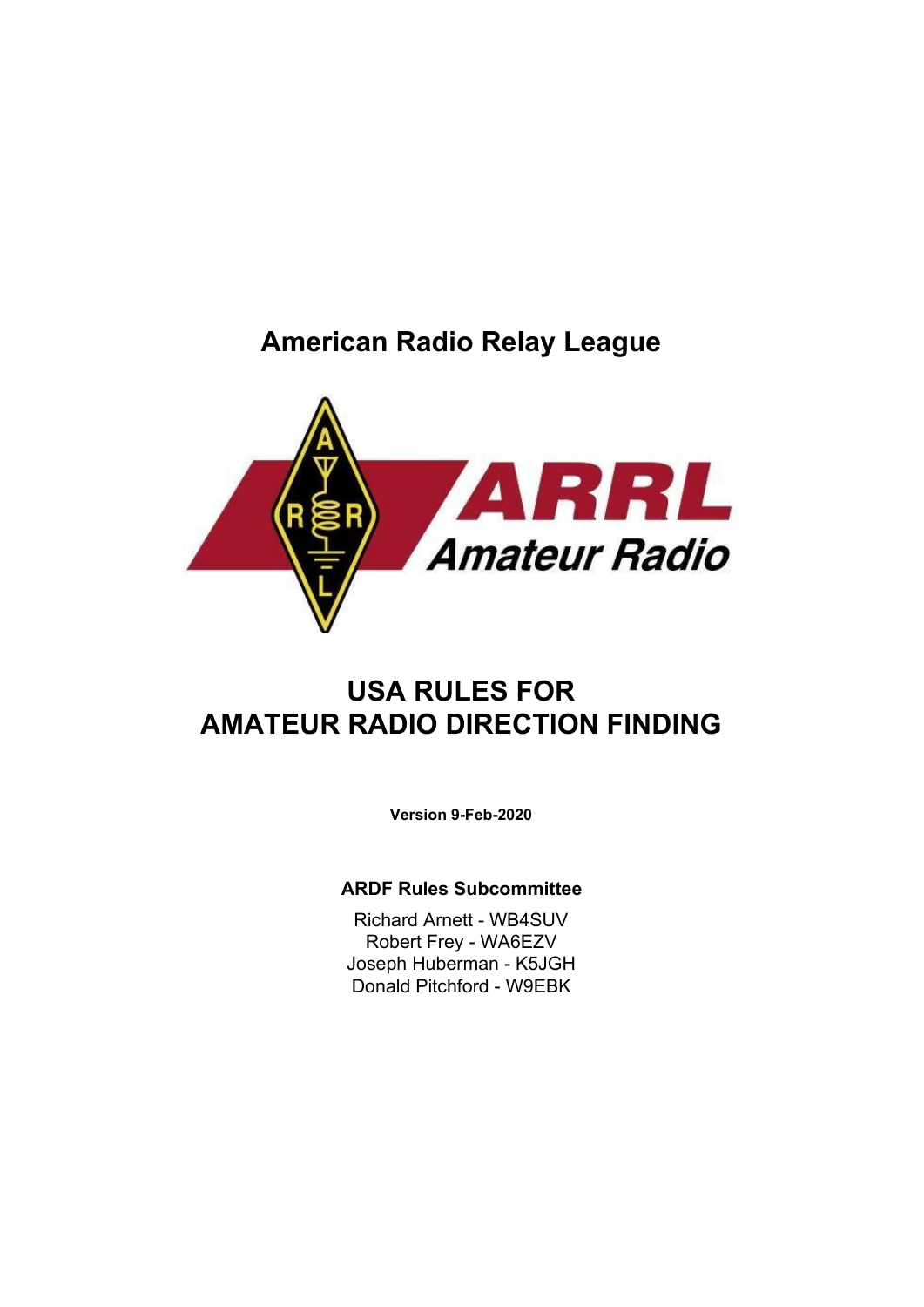# **Rules for USA Championship & Ranking Events In Amateur Radio Direction Finding**

**Rules highlighted in light blue are required for Championships and recommended for Ranking events. Rules highlighted in light yellow are specific to Ranking events. Rules without highlights are are consistent across both Championship and Ranking rules.**

| 4              |
|----------------|
| 4              |
| 4              |
| 4              |
| 5              |
| 5              |
| 5              |
| 5              |
| 6              |
| $\overline{7}$ |
| 7              |
| 8              |
| 8              |
| 9              |
| 9              |
| 9              |
| 9              |
| 9              |
| 10             |
| 10             |
| 10             |
| 10             |
| 11             |
| 11             |
| 12             |
| 12             |
| 12             |
| 13             |
|                |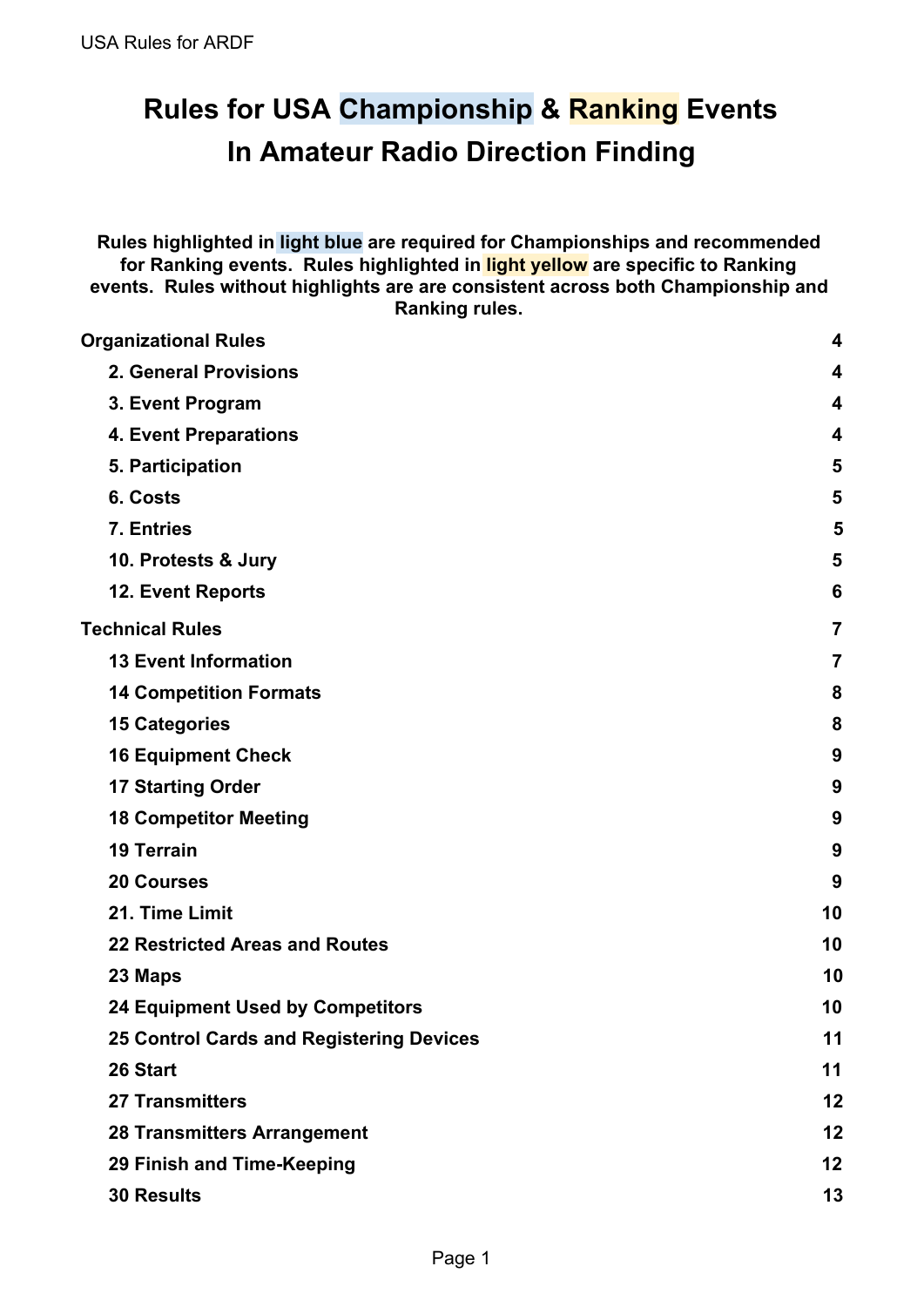| <b>31 Awards</b>                                               | 13 |
|----------------------------------------------------------------|----|
| 32 Fair play                                                   | 13 |
| <b>Appendix 1: Technical Specifications for ARDF Equipment</b> | 15 |
| <b>T1. Receivers</b>                                           | 15 |
| <b>T2. Transmitters</b>                                        | 15 |
| <b>T3. Time-Keeping System</b>                                 | 16 |
| <b>T4. Other Equipment</b>                                     | 16 |
| <b>Appendix 2: Registering Devices</b>                         | 17 |
| <b>R1. Approved Devices</b>                                    | 17 |
| <b>R2. Registering</b>                                         | 17 |
| <b>R3. Alternate Registration Systems</b>                      | 17 |
| Appendix 4: Youth Rules for the USA ARDF Championships         | 18 |
| <b>Y15 Categories:</b>                                         | 18 |
| <b>Y20. Courses</b>                                            | 18 |
| <b>Appendix 5: Sprint Rules for the ARDF Competition</b>       | 19 |
| <b>S1. General Provisions</b>                                  | 19 |
| <b>S2. Race System</b>                                         | 19 |
| <b>S3. Corridors</b>                                           | 19 |
| <b>S17. Starting order</b>                                     | 19 |
| <b>S20. Courses</b>                                            | 19 |
| <b>S21 Time Limit</b>                                          | 19 |
| S23 Maps                                                       | 20 |
| S26. Start                                                     | 20 |
| <b>S27 Transmitters</b>                                        | 20 |
| <b>S28. Transmitters Arrangement</b>                           | 20 |
| S32.6 Fairness                                                 | 21 |
| <b>Appendix 6: Foxoring Rules for the ARDF Competition</b>     | 22 |
| F1. Race System                                                | 22 |
| <b>F16. Equipment Check</b>                                    | 22 |
| <b>F17. Starting order</b>                                     | 22 |
| F20. Courses                                                   | 22 |
| <b>F21 Time Limit</b>                                          | 23 |
| F23. Maps                                                      | 23 |
| F26. Start                                                     | 23 |
| <b>F27. Transmitters</b>                                       | 23 |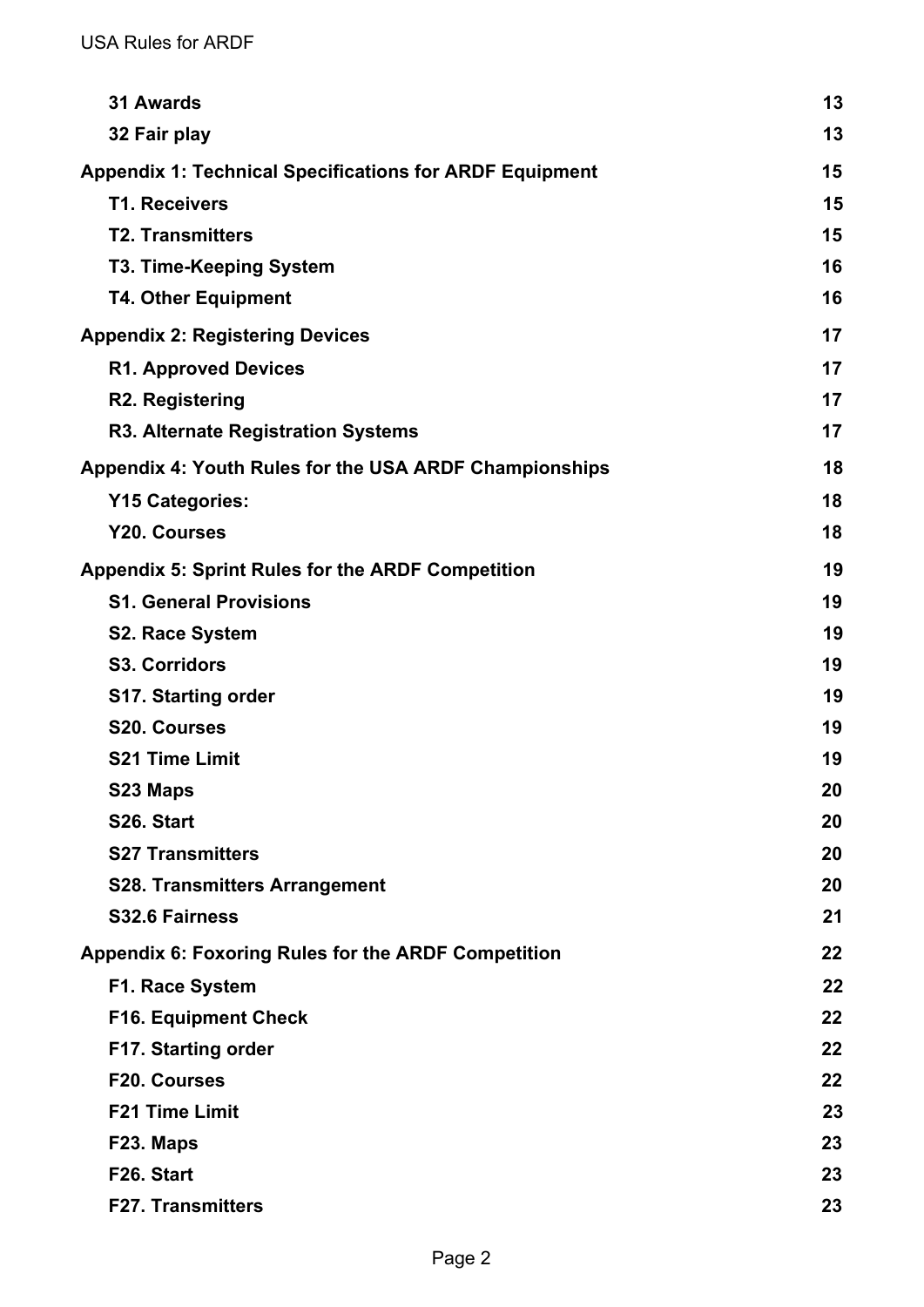| <b>F28. Transmitters Arrangement</b>                               | 23 |
|--------------------------------------------------------------------|----|
| <b>F29 Technical Specifications for ARDF Foxoring Transmitters</b> | 23 |
| <b>Appendix 7: Classic Competitions</b>                            | 25 |
| <b>C1. General Provisions</b>                                      | 25 |
| <b>C20 Courses</b>                                                 | 25 |
| <b>C21 Time Limit</b>                                              | 25 |
| C23 Maps                                                           | 25 |
| C <sub>26</sub> Start                                              | 25 |
| <b>C27.Transmitters</b>                                            | 26 |
| <b>C28 Transmitters Arrangement</b>                                | 26 |
| <b>Appendix 8: Principles for ARDF Course Planning</b>             | 28 |
| <b>P1 Purpose</b>                                                  | 28 |
| <b>P2. Principles</b>                                              | 28 |
| P3. Fairness                                                       | 28 |
| <b>P4 Appropriate Courses</b>                                      | 28 |
| <b>P4 Environment</b>                                              | 28 |
| <b>P5. Public</b>                                                  | 28 |
| <b>Appendix 9 Definitions</b>                                      | 30 |
| 1. Definitions                                                     | 30 |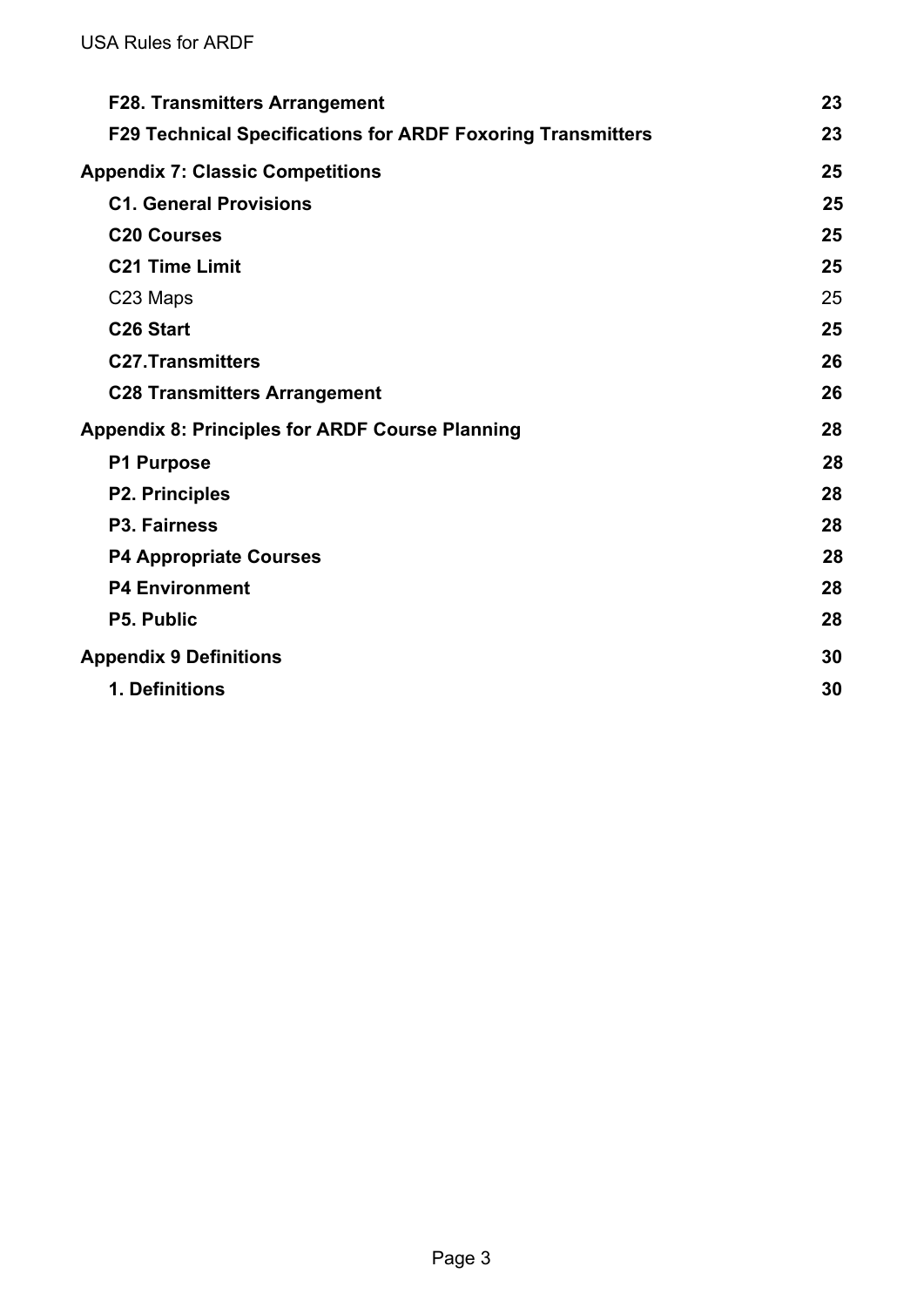# <span id="page-4-0"></span>**Organizational Rules**

# <span id="page-4-1"></span>**2. General Provisions**

- 2.1 These rules are valid for and shall be used in connection with USA-ARDF Championship and Ranking events in ARDF organized in the United States of America.
- 2.3 These rules are binding for all persons engaged in ARDF Championship and Ranking events organized under these rules.
- 2.4 In all cases these rules should be interpreted so as to maximize fairness.
- 2.5 Any ARDF event shall equally challenge the technical (direction finding), orienteering and physical skills of a competitor.
- 2.6 All technical (direction finding) and orienteering tasks must be solvable by means of the direction finding receiver and an appropriate map of the competition area.
- 2.7 Changes to these Rules are subject to approval by the ARRL ARDF Committee
- 2.8 The Committee will review these rules at least annually and consider all proposals that have come from the USA ARDF community.
- 2.9 Not more than one month after approval in any part of these rules the full text of the updated rules must be published by the ARRL ARDF Committee
- 2.10 If not stated otherwise, any change in any part of these rules shall be in force from the beginning of the year succeeding the year of the decision (or approval if needed).

#### <span id="page-4-2"></span>**3. Event Program**

- 3.1 USA-ARDF Championships should be held every year
- 3.2 The event dates and the program are proposed by the organizer. They require approval by the ARRL ARDF Committee.

#### <span id="page-4-3"></span>**4. Event Preparations**

- 4.1 An organization technically competent in both amateur radio and orienteering may apply to the ARRL ARDF Rules Subcommittee to organize a ranking event.
	- 1. Applications to organize an event shall be emailed to: [arrl-ardf-committee@googlegroups.com](mailto:arrl-ardf-committee@googlegroups.com)
	- 2. Distribution of the application by googlegroups will confirm delivery to the committee.
	- 3. Ranking events are held at the discretion of the organizer and do not require prior sanctioning.
- 4.2 Applications to host a Ranking event under these rules shall shall include the following information (*Championship event application procedures will be added as they are developed*):
	- 1. Organization hosting the event
		- a. Event Director & email address
		- b. Registrar & email address
		- c. Course Designer(s)
	- 2. Dates of the Event
	- 3. Maps to be used, the date of their last update, frequency of use in the last 5 years
	- 4. Nearby town, city & airport
	- 5. Expected entry cost to competitors.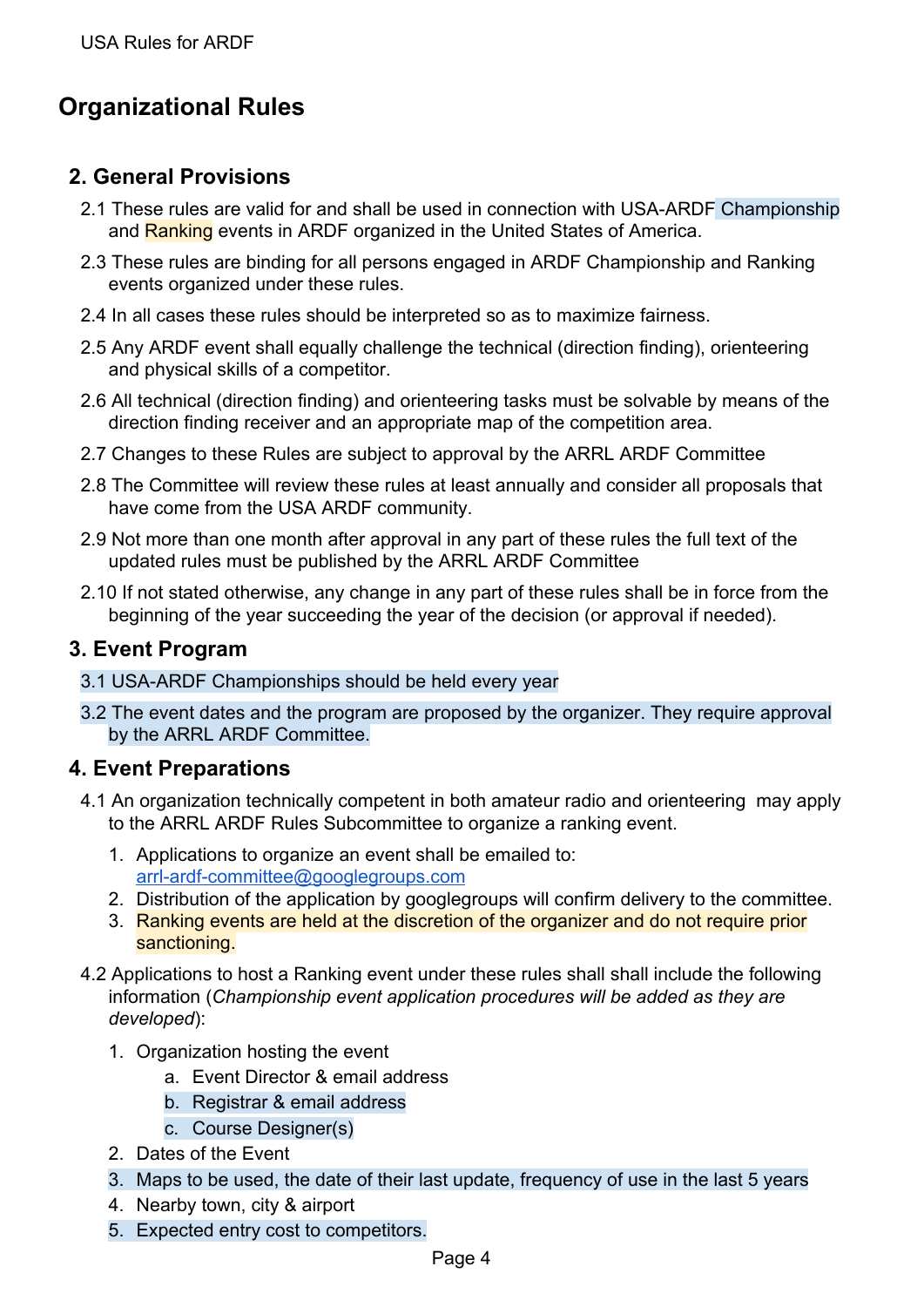- 6. Competitions and practices that may be included in the event
- 7. Type / Manufacturer of the transmitter equipment

4.3 *Sanctioning procedures for Championship and Ranking events will be located here as they are developed.*

- 5. Participation
- 5.1 Competitors eligible for USA ARDF Champion shall be citizens of the USA, Green Card holders, or have lived in the USA for the previous year and shall not have competed for the title of Champion in any other country.
- 5.3 Competitors participate at their own risk. Insurance against accidents shall be their own responsibility.
- 5.6 Foreign Competitors
	- 1. Competitors not eligible for USA ARDF Champion may take part in USA-ARDF Ranking events.
- 5.7 All organizers and participants shall abide by IARU Child Protection Policy.
	- 1. Event organizers and organizing volunteers shall read and understand the Child Protection Policy and sign to say that they will operate to its requirements.
	- 2. Team officials shall read and understand the Child Protection Principles and sign to say that they agree to abide by the requirements set out therein.
	- 3. The IARU Child Protection Policy is available at [http://www.ardf-r1.org/files/CPP/IARU\\_Region\\_1\\_Child\\_Protection\\_Policy\\_Feb2016.pdf](http://www.ardf-r1.org/files/CPP/IARU_Region_1_Child_Protection_Policy_Feb2016.pdf)

## <span id="page-5-0"></span>**6. Costs**

- 6.1 The costs of organizing an event are the responsibility of the organizer. To cover the costs of the competition(s), the organizer may charge an entry fee for competitors.
- 6.7 The participants shall bear the entry fees, the travelling costs to and from the place(s) of the Event and the costs of accommodation and board during the event.

#### <span id="page-5-1"></span>**7. Entries**

- 7.2 The organizer may set deadlines for entries and may adjust the entry fee based on the registration date or date of the receipt of funds from the competitor
- 7.4 The organizer may exclude competitors if their entry fee is not paid and no agreement has been reached about payment.

# <span id="page-5-2"></span>**10. Protests & Jury**

- 10.1 Protests against infringements of the rules by the organizers or a competitor or accompanying parties shall be made in writing to the organizer as soon as possible.
	- 1. The organizer adjudicates a protest.
	- 2. The complainant and any other affected parties shall be informed about the decision immediately.
- 10.2 Protests shall be made within one hour of the previously announced time of closure of the Finish, or of the actual closure of the Finish, whichever is later. Protests received after this time limit shall only be considered if there are valid exceptional circumstances, which must be explained in the protest.
- 10.3 If a protest is against a provisional result it shall be raised within one hour of the results being posted.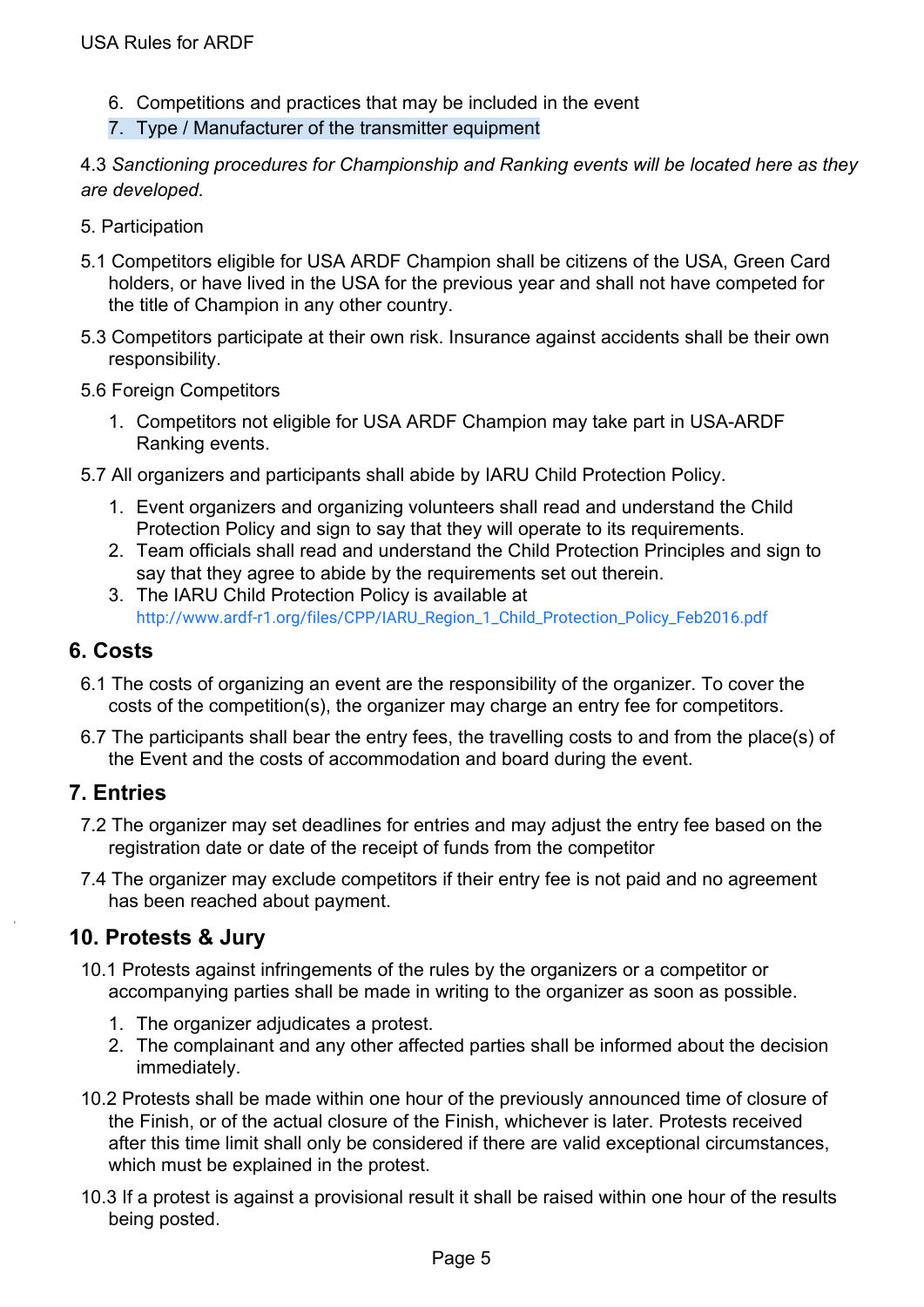- 10.4 The decision of the organizer is final.
- 10.4 Protests against the decision of the organizer shall be made in writing to the organizer within one hour of the announcement of the protest decision.
- 10.5 The Jury shall deal with all protests filed before the event has disbanded.
- 10.6 No fee shall be charged to file a protest.
- 10.7 The Event Director shall appoint a Jury of at least three people from widely separated clubs. Jury members shall not be competitors whose results could be affected by their decision.
- 10.8 The duties of the Jury shall be to deal with infringements of the rules and any other questions arising out of protests.
- 10.9 The basis for the decisions by the Jury shall be these USA-ARDF Rules of competition.
- 10.10 In the event of a protest the Organizer and Jury shall interpret these rules with regard to the specific situation surrounding the protest to determine whether the fairness of the event has been compromised and conditions requiring the disqualification of a competitor or course exist.
- 10.11 A representative of the organizers may attend and participate at Jury meetings, but shall have no vote.
- 10.12 The Jury forms a quorum when all members are present. If a member is prevented from attending, the organizer shall nominate a substitute member.
- 10.13 When in response to a protest the organizer or Jury determines that any of the following conditions have existed for and affected a substantial group of competitors in a class, then the class or course shall be voided.
	- 1. A control flag is missing.
	- 2. The Start, or the Finish is not within the marked circle or triangle.
	- 3. A transmitter has been off for 5 minutes or longer.
	- 4. Incorrect and confusing identifying markings at a control.
	- 5. Unfair conditions that probably had an impact on the results
- 10.14 When in response to a protest, the organizer or Jury determines that a competitor has violated these rules it may disqualify the competitor.
- 10.15 When in response to a protest the organizer or Jury determines that a rule has been broken and the effect on the results is minor and only a few competitors have been affected, then the organizer or Jury may allow, request or require a Sporting Withdrawal (SPW) by the affected competitors. Competitors may not elect a Sporting Withdrawal (as used in this rule) without the consent of the organizer or Jury.
- 10.6 If a gross infringement in these rules is discovered after an event has disbanded the protest shall be filed directly with the ARRL ARDF Committee, and the Committee shall take whatever action it deems necessary.
- 10.7 Decisions of the Organizer or Jury may be appealed in writing to the ARRL ARDF Committee within seven days after the ruling.

# <span id="page-6-0"></span>**12. Event Reports**

- 12.1 Not more than one month after the event, the organizer shall submit a report to the ARRL ARDF Committee containing:
	- 1. Results of each competition
	- 2. Master map with the Start, Finish & transmitter locations for each competition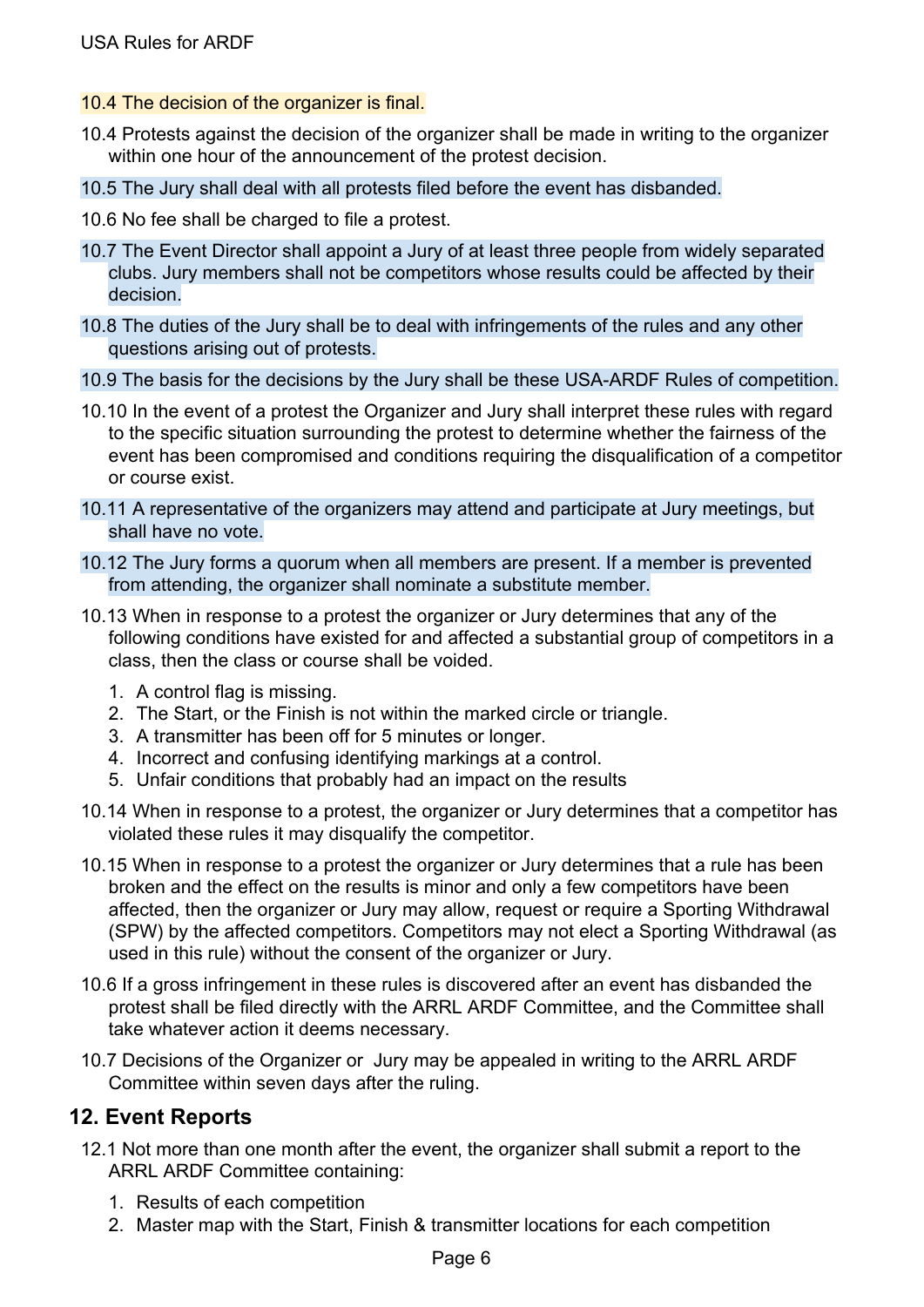- a. Transmitter assignments for each category for each compeition
- b. Course lengths for each category for each competition
- c. Climb for each category for each competition
- 3. Composition of the Jury if one is appointed
- 4. Decision of the Organizer or Jury regarding a protest
- 5. Any deviations from these rules
- 6. Comments about the event including what worked, what didn't and how future events could be improved.

# <span id="page-7-0"></span>**Technical Rules**

# <span id="page-7-1"></span>**13 Event Information**

- 13.1 Official rules, bulletins and announcements shall be written and distributed in English. Only the official English text shall be used to decide any disputes. Official information may be given orally in response to questions at official meetings.
- 13.2 Information from the organizer shall be published on the event website.
- 13.3 The initial event information shall be published no later than 1 week after sanctioning is approved.
- 13.4 The initial event information shall include:
	- 1. Name of the Event Director and Registrar
	- 2. Organizer's physical mail and e-mail address
	- 3. General location for the event (near-by city or county)
	- 4. Dates and types of competitions
	- 5. The Categories for the competitions
- 13.5 The organizer shall include the following information no later than four weeks before the event:
	- 1. Entry fee for competitors.
	- 2. Event center or hotel.
	- 3. Address of the closest hospital and/or Urgent Care center and the phone number to call in an emergency.
	- 4. Details for payments and latest date for funds to be received to avoid late payment fees.
	- 5. Latest date for acceptance of entries.
	- 6. Description and type of any transport offered, if any.
	- 7. Event schedule.
	- 8. Any deviations from the rules (must be approved by the ARRL ARDF Committee).
	- 9. Information about obtaining visas and official invitations from the organizer.
	- 10.Description of terrain, climate and any hazards specific to the venues.
	- 11.Opportunities for training.
	- 12.Type of control registering devices to be used (e.g. SI, pin punch, RFID card).
	- 13.The frequencies and Radiated Power of transmitters to be used for each competition.
	- 14.Any requirements or restrictions for competition clothing (e.g. long sleeves or pants, no metal cleats).
	- 15.Current map(s) of the Competition Areas that have been made public or used in a previous event.
	- 16.Number of entries in each category or names & category of each competitor and date the data was updated.
	- 17.Time and location for official meetings.
	- 18.An explanation and diagram of the Sprint Start, spectator, and Finish area.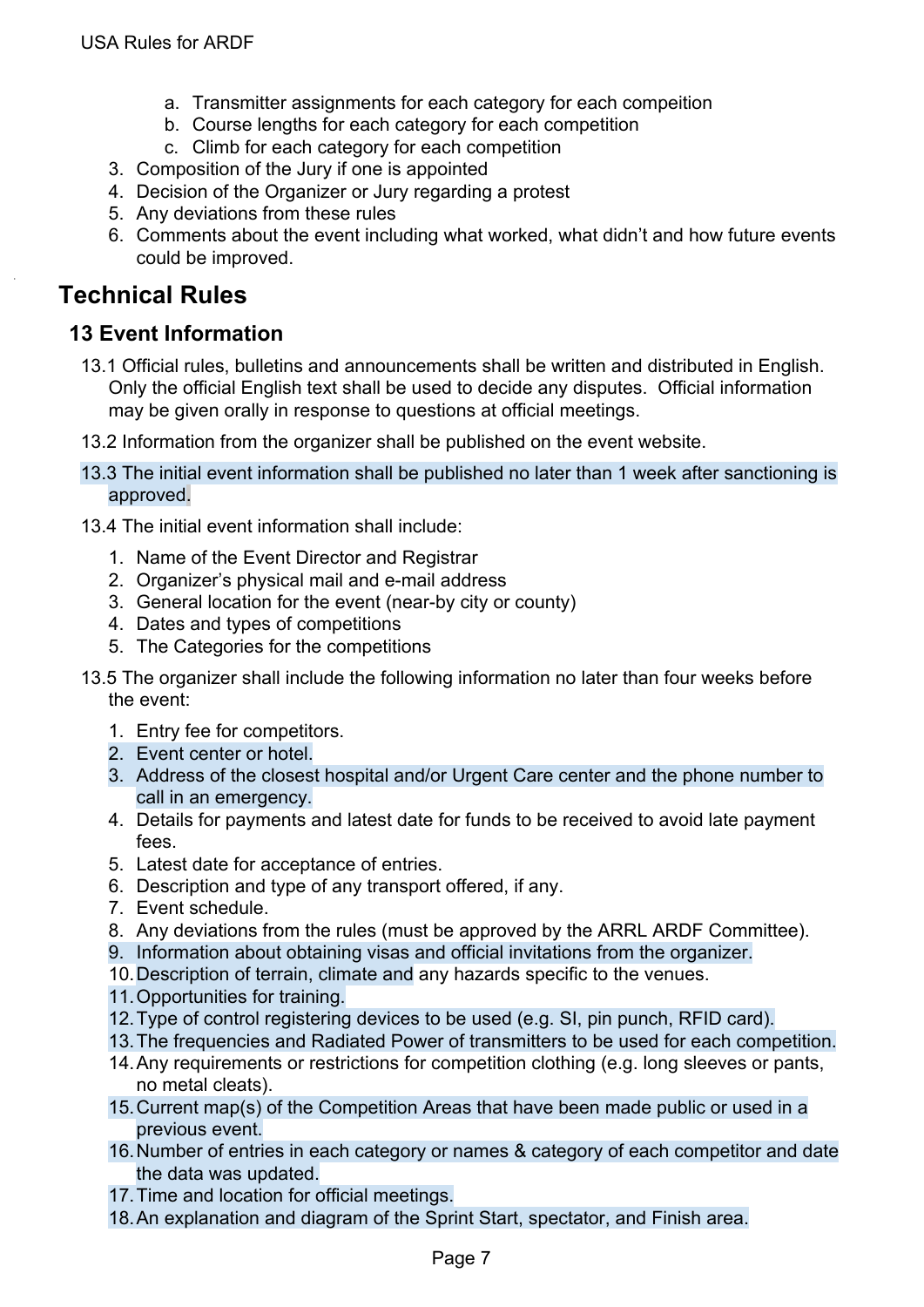13.8 Information to be published on the website under a heading for each competition:

- 1. Time limit
- 2. List of transmitter and band assignments for each category.
- 3. Size of the map paper and the size area used in each competition (i.e. when extraneous area are folded for use on a smaller map board), scales and vertical contour intervals of the maps for each competition.
- 4. The parking or staging location of the Start and Finish for each competition.
- 5. Restricted areas.
- 6. The frequencies and Radiated Power of transmitters to be used for each competition.
- 7. Start list.
- 8. Any additional pertinent information about the event or venue.

#### <span id="page-8-0"></span>**14 Competition Formats**

- 14.1 Championship ARDF competitions shall include the following formats:
- 14.1 Ranking events shall include at least one of the following formats:
	- 1. 80-Meter Classic (80m band)
	- 2. 2-Meter Classic (2m band)
	- 3. Sprint (80m band)
	- 4. Foxoring (80m band)
- 14.2 There shall be only one competition per day for a competitor.
- 14.4 Rules specific to the different formats are located in the Appendix section for that format

#### <span id="page-8-1"></span>**15 Categories**

15.1 Competitors shall be divided into at least the following age and gender categories:.

| Women<br>(W)    | Men<br>(M) | Age               |
|-----------------|------------|-------------------|
| W19             | M19        | 19 and younger    |
| W <sub>21</sub> | M21        | regardless of age |
| W35             | M40        | 35/40 and older   |
| W45             | M50        | 45/50 and older   |
| W55             | M60        | 55/60 and older   |
| W65             | M70        | 65/70 and older   |

- 15.3 Competitors belong to the M19 or W19 category up to the end of the calendar year in which they reach the age of 19.
- 15.4 Men competitors aged 40 or older or women competitors aged 35 or older belong to each category from the beginning of the calendar year in which they reach the given age.
- 15.5. A competitor may compete in any single age-and-gender category for which he/she qualifies in a given competition, and may compete under different categories for different competitions in a given Event.

# <span id="page-8-2"></span>**16 Equipment Check**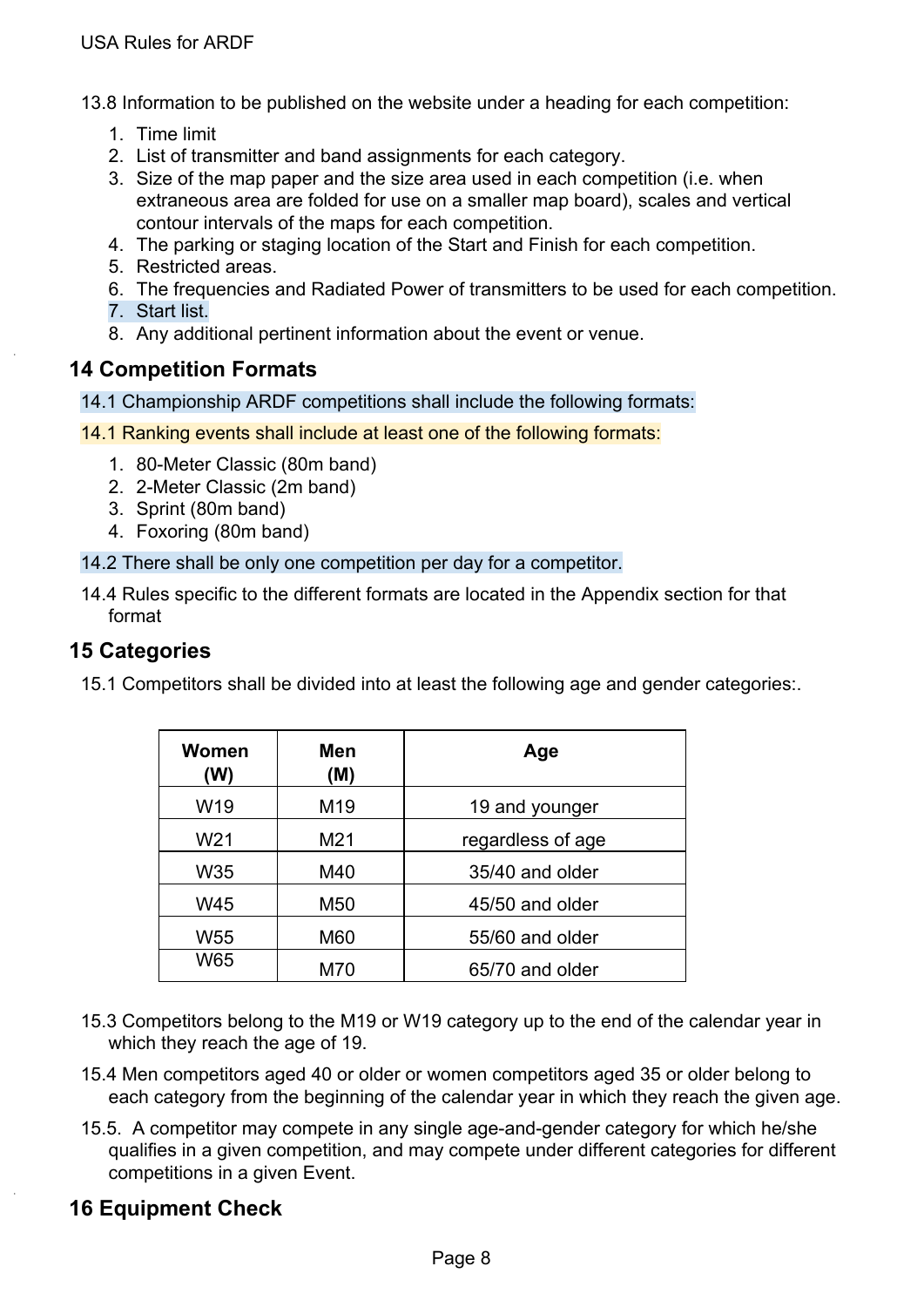- 16.1 There shall be an Equipment Check on the day prior to or the day of each competition to demonstrate the transmitter features, the set-up of transmitters and antennas, the registering devices etc. which will be used in the competition. If practical, the terrain type and map quality shall also be similar to the competitions.
- 16.2 The Equipment Check shall be open to anyone.
- 16.4 Transmitters, antennas, flags and registering devices used in the Equipment Check, their installation and setting shall be identical to those used in the competitions.

# <span id="page-9-0"></span>**17 Starting Order**

- 17.1 The organizer shall set the starting order.
- 17.1 The organizer may allow competitors to start at their convenience at the beginning of a cycle.
- 17.2 The start list shall be published no later than the day before the competition.
- 17.6 Competitors from the same category or running the same course (needing to locate the exact same transmitters) may not start at the same time.
- 17.7 As much as practical, the start times of competitors within the same category shall be spaced at equal time intervals.
- 17.8 All competitors of a particular category shall start in the same start corridor and at the same part of the cycle: usually at the start of transmitter #1.

### <span id="page-9-1"></span>**18 Competitor Meeting**

- 18.1 The organizer shall hold a meeting to which all competitors will be invited before the first competition
- 18.2 All competition material (start number bibs, start lists, transport schedules, latest information, etc.) shall be handed out at the meeting.
- 18.3 Competitors and others may ask questions of the organizers

# <span id="page-9-2"></span>**19 Terrain**

- 19.1 The terrain shall be suitable for setting competitive ARDF courses without any serious hazards to competitors and avoiding man-made objects which could interfere with direction finding activities.
- 19.3 If the venue has been used in an ARDF or Orienteering competition less than 5 years prior to the Championship event, then competitors may visit the venue until control markings have been placed in the terrain.
	- 1. If the venue has not been used for an ARDF or Orienteering event in the 5 years prior to the Championship event, the area is Embargoed.
	- 2. The organizers, competitors, and their associates shall obey all the rules and regulations of the land owners, and shall obtain permission from the land owners to hold the event.

#### <span id="page-9-3"></span>**20 Courses**

- 20.1 The Principles for ARDF Course Planning found in the appendices shall be followed.
- 20.2 The radio direction finding skills, navigational skills, and running ability of the competitors shall all be tested.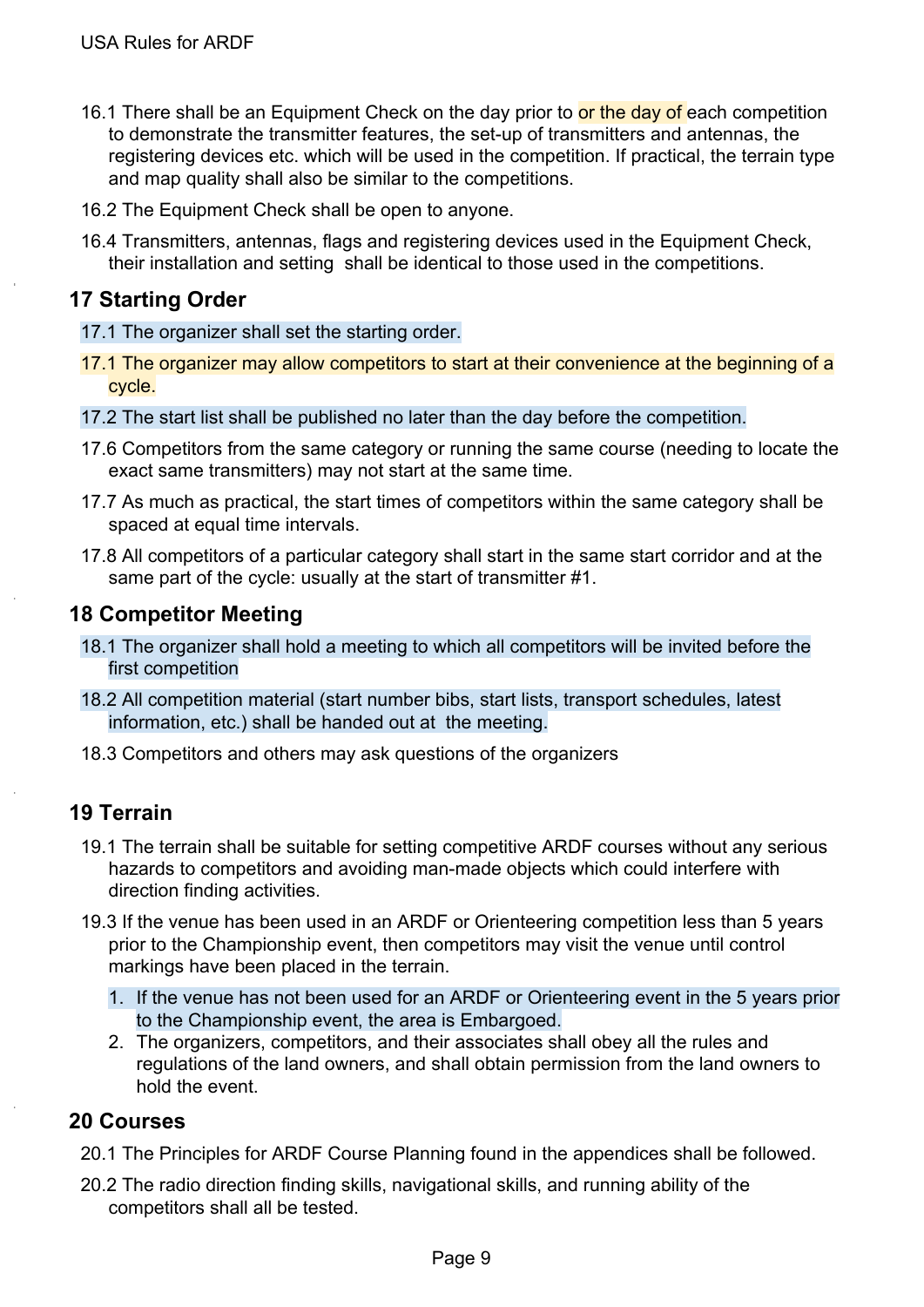- 20.4 Course lengths shall be given as the length in meters of the shortest viable route from the start line via the transmitters in optimum order to the finish line.
- 20.5 Total climb along the shortest viable route shall not exceed 6% of the course length.

# <span id="page-10-0"></span>**21. Time Limit**

21.1 Competitors whose time exceeds the time limit shall be disqualified as Overtime (OT).

# <span id="page-10-1"></span>**22 Restricted Areas and Routes**

- 22.2 Out-of-bounds or dangerous areas, forbidden routes, line features that shall not be crossed etc. shall be marked on the map. If the feature is not obvious on the map (i.e. roads, river, marked boundary), they shall also be marked in the terrain with flagging tape. Competitors may not enter, follow or cross such areas, routes or features.
	- 1. When a course has above areas it shall be posted both on the event website and on a map at the Start with the specific information about the course.
- 22.3 Compulsory routes and crossing points shall be indicated clearly on the map and marked in the terrain with flagging tape. Competitors shall follow the entire length of any marked section of their course.
	- 1. Registering Devices identical to those used at transmitters or official observers shall be positioned at each end of compulsory routes and crossing points.
	- 2. When a course has above routes it shall be posted both on the event website and on a map at the start with the specific information about the course.
- 22.4 The use of official transport, such as to a previously undisclosed start area,during the Championship may be declared mandatory by the organizer.

# <span id="page-10-2"></span>**23 Maps**

- 23.1 Maps and additional overprinting shall be drawn and printed according to the IOF International Specification for Orienteering Maps (ISOM or ISSOM as appropriate).
	- 1. When available, sprint maps should use the ISSOM orienteering specification.
- 23.2 Corrections for map errors and changes which have occurred in the terrain since the map was printed shall be *overprinted on the competitors maps* if they have a bearing on the event.
- 23.2 Corrections for map errors and changes which have occurred in the terrain since the map was printed shall be *displayed on a map at the start* if they have a bearing on the event.
- 23.3 The competition map shall cover the whole Competition Area including Start, Finish and all transmitters. The Start, Finish Beacon(s), finish corridor, and Finish Line shall be clearly marked on the map. The Start is marked by a triangle (symbol 701), the Finish Beacon by a circle (symbol 702), the finish corridor by a dashed line (symbol 705) and the Finish by two concentric circles (symbol 706).
- 23.4 Unless otherwise noted, the area covered by the map issued by the organizer shall define the Competition Area.

# <span id="page-10-3"></span>**24 Equipment Used by Competitors**

- 24.1 Every competitor shall have a direction finding receiver for the relevant band. The receivers shall meet the Technical Specifications for ARDF Equipment (see Appendix 1, section 1).
- 24.2 The organizers may require competitors to wear identifying numbers on a bib on the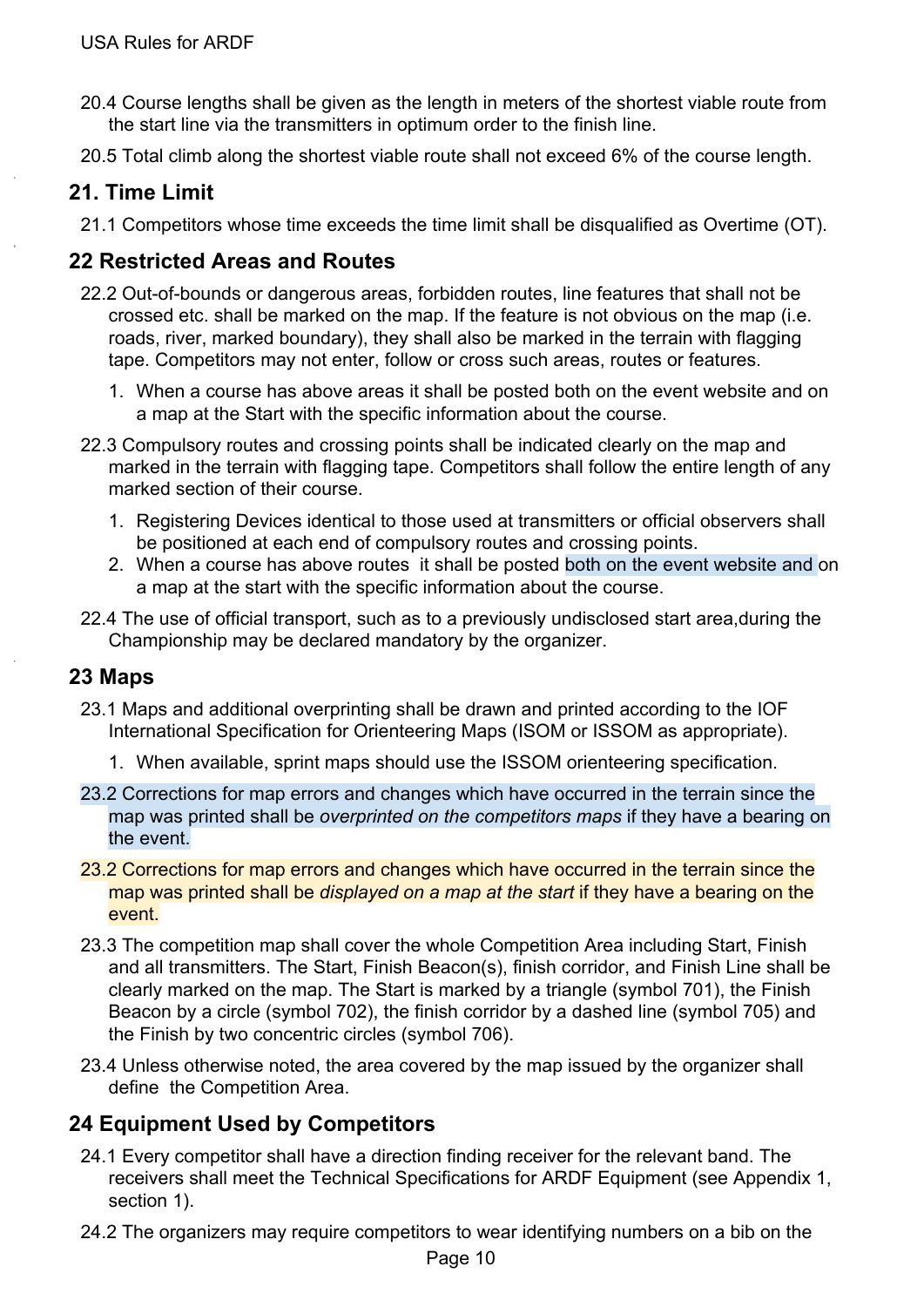chest and/or back. The competitor shall not conceal any information on the bib. The bib shall not be larger than 20cm by 24cm. The numerals shall be at least 12cm high.

- 24.3 As long as the rules of the organizer do not specify otherwise, the choice of clothing and footwear shall be at the competitor's discretion.
- 24.4 Any equipment, not specifically permitted by these rules, may be carried provided that it is not used for navigation or communication. (e.g. phones for safety, GPS devices for tracking and post-race analysis).

## <span id="page-11-0"></span>**25 Control Cards and Registering Devices**

- 25.1 See Appendix 2 for a list of acceptable registering devices.
- 25.3 Competitors shall be responsible for registering at each transmitter using the registering device provided. They are responsible for correct markings which must be clearly identifiable.
	- 1. If the Registering Device fails to respond, the competitor shall use the backup device as defined in the event information to prove his or her presence at the control.
- 25.4 Missing or unidentifiable control marks shall not be considered, unless it can be established with certainty that the competitor visited the transmitter.
- 25.5 Competitors without recorded results shall be classified as Did Not Finish (DNF).
	- 1. Competitors are not required to visit all the controls on their course.

#### <span id="page-11-1"></span>**26 Start**

- 26.1 Competitors may pre-position spare receivers and components, clearly marked as property of a particular competitor, at a location designated by the organizer just beyond the starting line beside the start corridor.
- 26.2 When the organizer supplies transportation, all competitors shall have at least 30 minutes for undisturbed preparation and warm-up at the Start area. Only competitors who have not started and organizers shall be allowed to enter the warm-up area.
- 26.3 The following information shall be shown at the Start area:
	- 1. Time limit
	- 2. Transmitter frequencies
	- 3. List of transmitter and band assignments for each category.
	- 4. Start list
	- 5. Sample of the flag and registering device
	- 6. The competition map without overprints
	- 7. Clock showing the official time of the competition
- 26.4 The organizer shall call up competitors before their start time as specified for the particular event form in the Appendix
- 26.6 The Start shall be organized so that later competitors cannot see the maps and the route choices of the starters.
- 26.7 When the starting signal is given, competitors shall move along the start corridor without stopping except to return to the designated area with backup receivers because of a receiver malfunction.
- 26.8 Competitors, whose receivers fail, or take an incorrect map, etc. may return to the start line and take their spare receiver or parts from the organizer.
	- 1. It is strictly forbidden to give or take any assistance to or from any person except the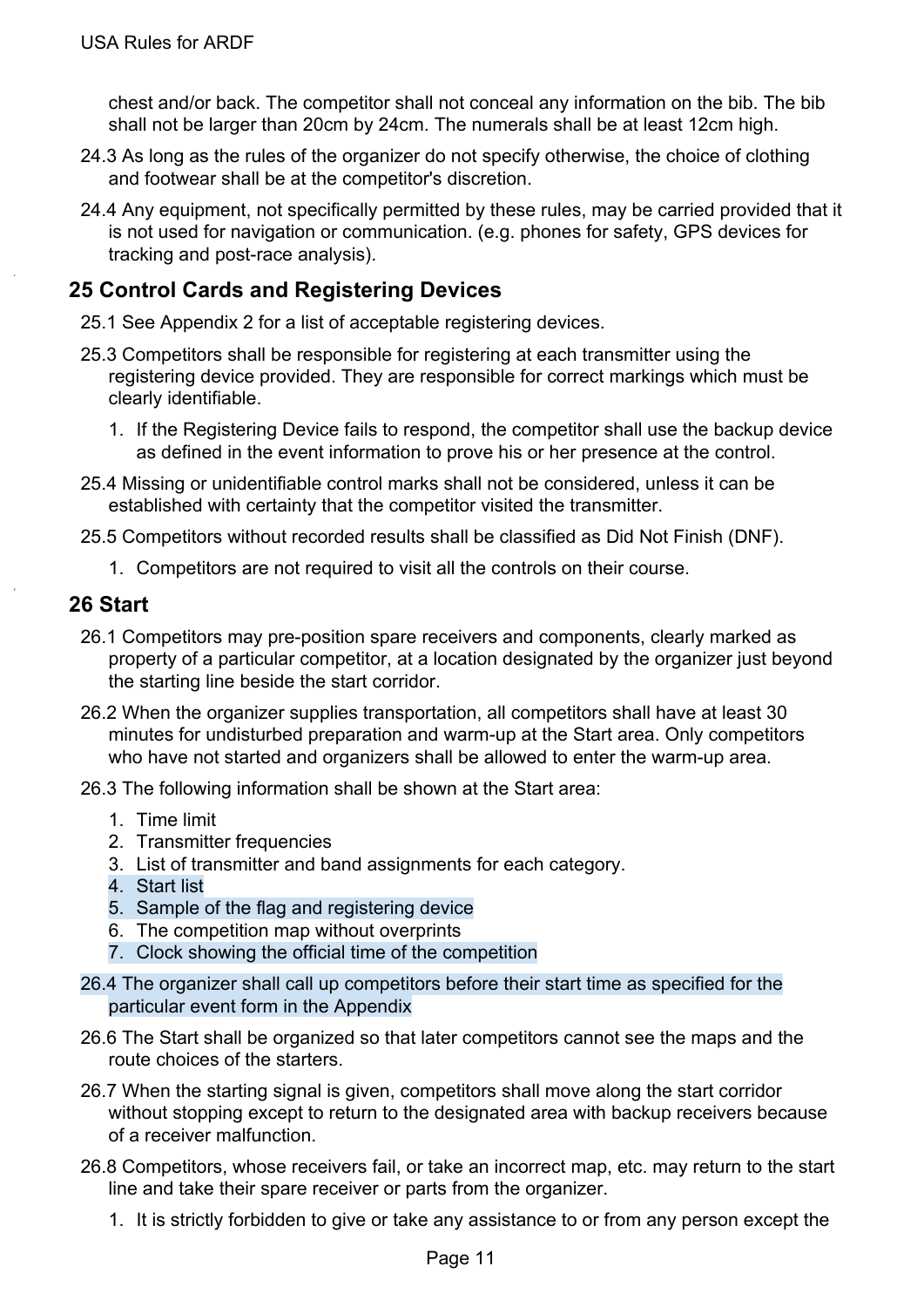organizer.

- 2. If the competitor returns within the first minute or the return is due to the fault of the organizer, the competitor can be given a new start time.
- 3. For all competitors returning to the Start for any reason the organizer shall keep a record of both their original start time and the time they return to the course.
- 26.9 Start corridors shall be provided by the organizer. The end of each corridor shall not be visible either from the Start area or from any part of another corridor. The end of the start corridor shall be clearly marked. If a start corridor is along a mapped trail it need not be flagged along its length.
- 26.10 Competitors who are late for their start time shall be permitted to start. The organizer shall determine at which time they may start which shall be as soon as possible but taking into consideration possible influence on other competitors. If the late start is the fault of the competitor, the organizer may use either their originally assigned start time or the time of their actual start, however all such late starters shall be treated equally.
- 26.11 Competitors who are late for their start time because of a fault of the organizer shall be given a new start time.

# <span id="page-12-0"></span>**27 Transmitters**

- 27.1 Transmitters shall meet the Technical Specifications for ARDF Equipment in the Appendix
- 27.2 The antenna installation shall not be changed during the competition.
- 27.3 All transmitters shall be clearly audible during the whole competition from the Start.
	- 1. The Finish Beacons shall be clearly audible throughout the whole Competition Area
- 27.4 Transmitters shall begin operating before the first start and shall be checked before the first start. Transmitters shall remain operating until the end of the time limit of the last competitor or until the final competitor has finished their course, whichever is later. The Finish Beacon transmitter(s) shall remain operating until all competitors have finished.
- 27.5 In the event that organizers decide to prematurely end a competition, all transmitters except for the Finish Beacon(s) will be switched off. Finish Beacon(s) remain in operation until all competitors reach the Finish.
- 27.6 Station call signs should be sent as required by the FCC, during a transmitter's normal transmit interval.
- 27.7 The Finish Beacon, shall be registered as the last transmitter.
- 27.8 The Finish Beacon(s) shall be placed at the entrance of the finish corridor. They shall be registered in the same way as other transmitters. If two bands are running simultaneously, Finish Beacons for both bands shall share one flag and one set of registering devices.
- 27.12 Each transmitter must be easily recognizable by its code number and frequency band, which shall be fixed to the flag or to the registering device.
- 27.13 All transmissions from the transmitters must be monitored by the organizer during the competition.

# <span id="page-12-1"></span>**28 Transmitters Arrangement**

28.1 The transmitter arrangement for each competition format is defined in the course sections of the appendix.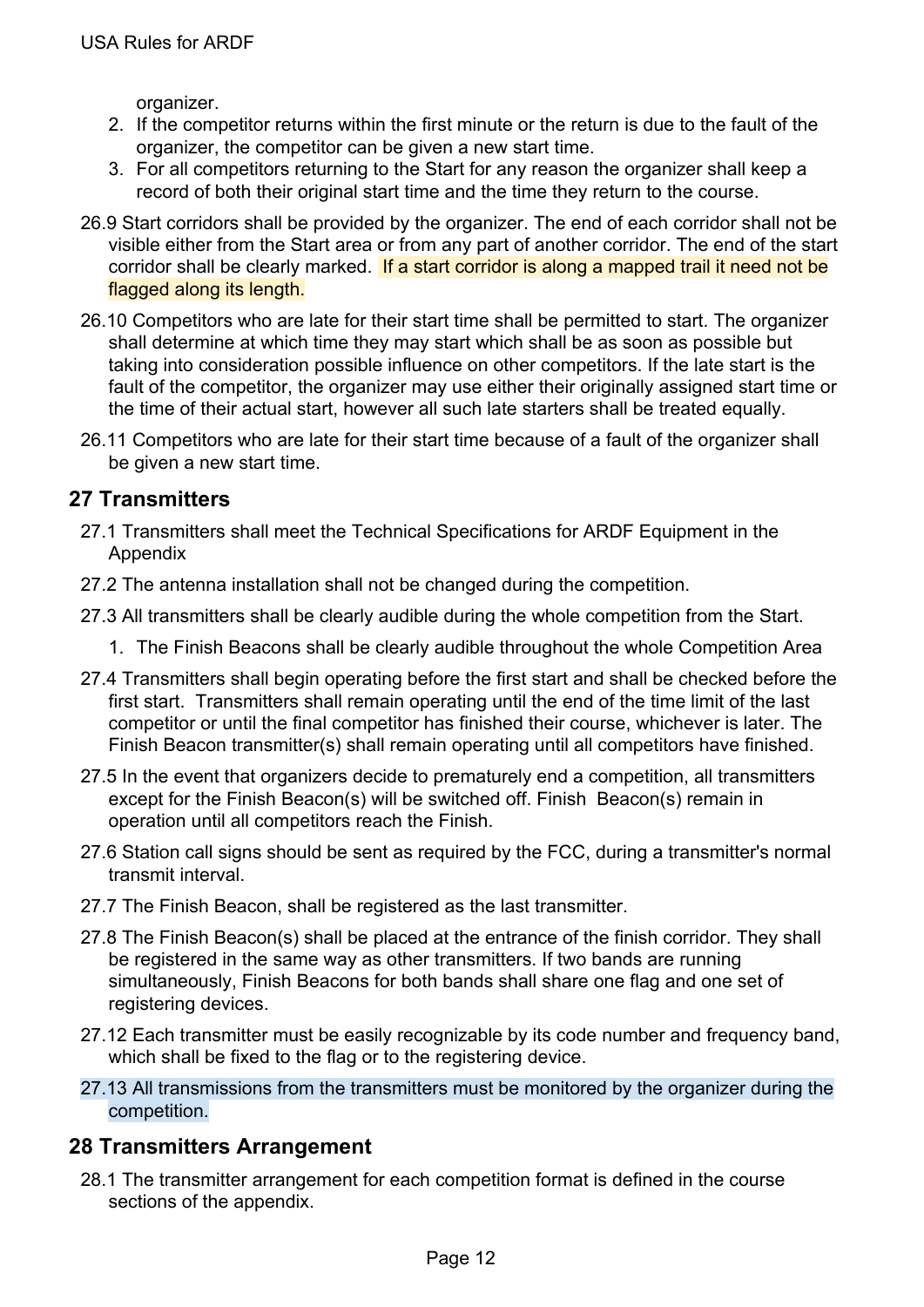# <span id="page-13-0"></span>**29 Finish and Time-Keeping**

- 29.1 The competition ends for a competitor when the competitor crosses the finish line and the finish time is recorded according to the specifications announced by the organizer.
- 29.2 The finish corridor begins at the Finish Beacon and ends at the finish line. It shall be clearly marked by uninterrupted marking (i.e. tape, flagging, etc.).
	- 1. If a finish corridor is along a mapped trail it need not be flagged along its length.
- 29.3 The finish line shall be at least 3 m wide and shall be at a right angle to the direction of the run-in. The exact position of the finish line shall be obvious to approaching competitors. Competitors in the finish corridor may run only in the direction from the beacon towards the finish line.
	- 1. There shall be space for a competitor to run outside the finish corridor on either side of the finish corridor when it is marked on both sides.
	- 2. If the finish corridor is not flagged, or marked on a single side then competitors may run in either direction.
- 29.4 Times shall be rounded down to whole seconds. Times shall be given in either hours, minutes and seconds, or in minutes and seconds.
- 29.5 Having completed the competition, a competitor may not re-enter the Competition Area before everyone has finished without the permission of the organizer. A competitor who finishes or stops competing before arriving at the Finish shall in no way influence the competition nor help another competitor and shall report to the Finish as soon as possible.
- 29.6 There shall be first-aid supplies and transportation to a hospital available at the Finish.
- 29.7 The time-keeping system shall meet the Technical Specifications in the Appendix.

# <span id="page-13-1"></span>**30 Results**

- 30.1 The place of an individual competitor depends on (first) the number of transmitters found and (second) his or her running time. Only transmitters which are scored for the particular category are considered.
	- 1. Competitors who have failed either to find any transmitter assigned to their course other than the Finish Beacon shall be classified as Did Not Finish (DNF).
	- 2. Competitors who have exceeded the time limit shall be classified Overtime (OVT).
	- 3. Competitors who have stopped competing to assist an injured person shall be classified Sporting Withdrawal (SPW).
- 30.3 Two or more competitors having the same result shall be given the same placing in the results list. The position(s) following the tie shall remain vacant.
- 30.4 Provisional results shall be displayed in the Finish area during the competition.
	- 1. A map with the locations of the transmitters shall be posted at the Finish.
	- 2. When competitors who haven't started yet are at the Finish, the above map shall not be posted until all competitors have been started.
- 30.5 The official results, including split times, shall be published on the event website as soon as possible and shall include all participating competitors. Competitors' names shall be associated with their bib numbers either in the results or in a separate list.

#### <span id="page-13-2"></span>**31 Awards**

31.1 The title of USA Champion and/or Overall as appropriate for the event shall be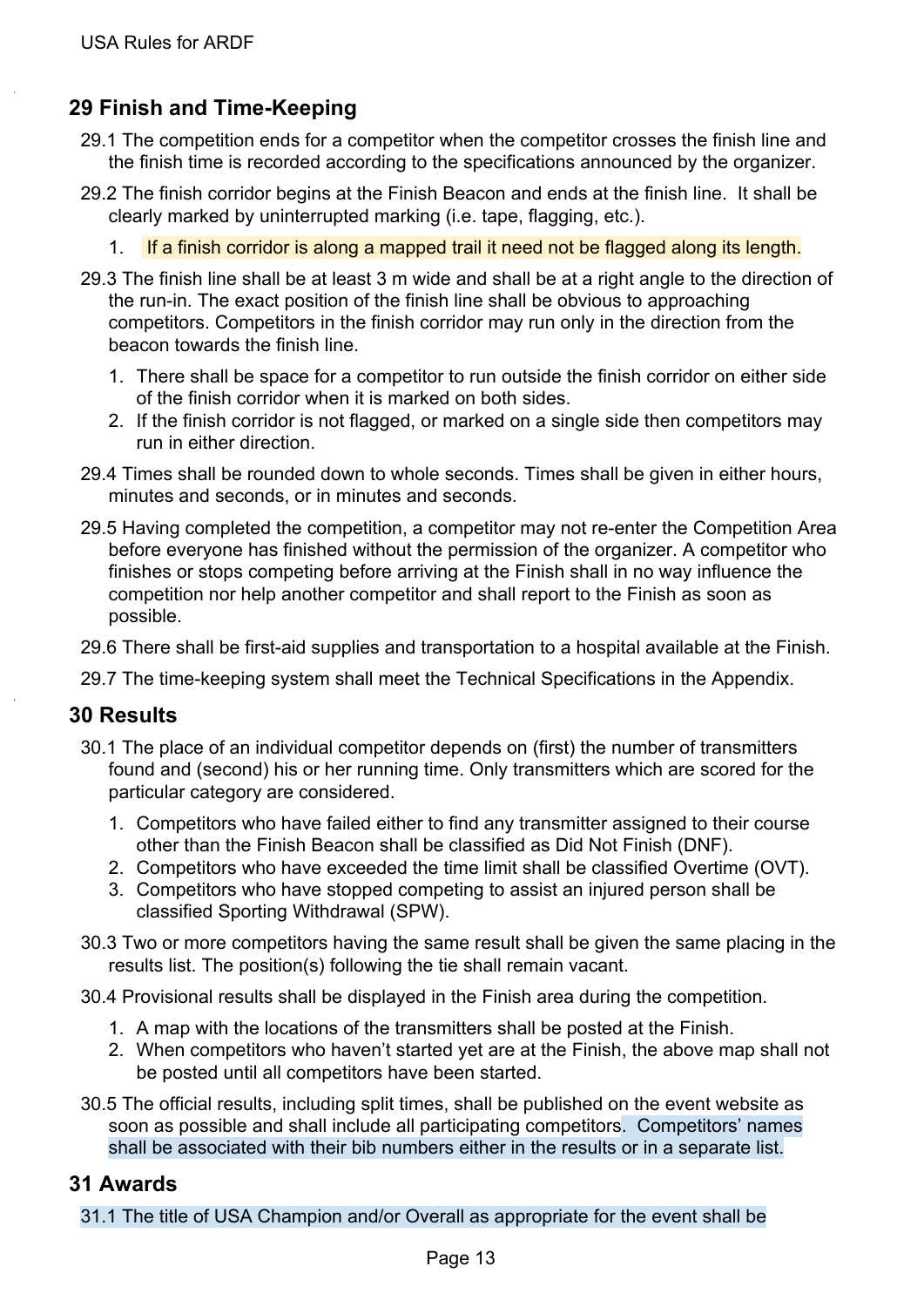awarded for each competition and for each official category separately.

- 31.2 Awards shall be given for 1st through 3rd place positions.
- 31.5 The organizer shall arrange a dignified prize-giving ceremony.

#### <span id="page-14-0"></span>**32 Fair play**

- 32.1 All persons taking part in an ARDF event shall behave with fairness and honesty. They shall have a sporting attitude and a spirit of friendship. Competitors shall show respect for each other, for officials, journalists, spectators and the inhabitants of the Competition Area. The competitors shall be as quiet as possible in the terrain.
- 32.2 It is forbidden to give assistance to any competitor, take assistance from any person, or to utilize any means of transport, except:
	- 1. Assistance provided by the organizer within the scope of their defined duties, as long as that assistance is equally available to all competitors.
	- 2. It is the duty of all competitors to help injured runners. Competitors withdrawing from the event because of helping an injured competitor shall be classified Sporting Withdrawal (SPW).
	- 3. Competitors may continue their competition after helping an injured competitor, however they will not have their time adjusted. They may, however, elect to have SPW included with their time in the official results.
- 32.3 The use of drugs prohibited by the World Anti-Doping Agency (WADA) is forbidden.
	- 1. These rules are published at <https://www.wada-ama.org/>
- 32.4 Secrecy regarding the courses, Finish and start areas shall be maintained until published by the organizer.
- 32.5 Surveying or training in the area declared embargoed by the organizer is not allowed. Attempts to gain any information related to the courses, beyond that provided by the organizer, are not permitted before and during the competition.
- 32.6 Coaches, competitors, media representatives and spectators shall remain in the areas assigned to them as specified by the organizer.
- 32.7 Organizers in the Competition Area shall neither disturb, detain, nor supply any information to a competitor.. They shall remain quiet and shall not help competitors approaching a transmitter.
- 32.8 A competitor who breaks any rule, or who benefits from the breaking of any rule, shall be disqualified.
- 32.9 The organizer may conduct or require testing of any competitor's receiver or other equipment used by a competitor during an event to ascertain that it meets the requirements in these rules.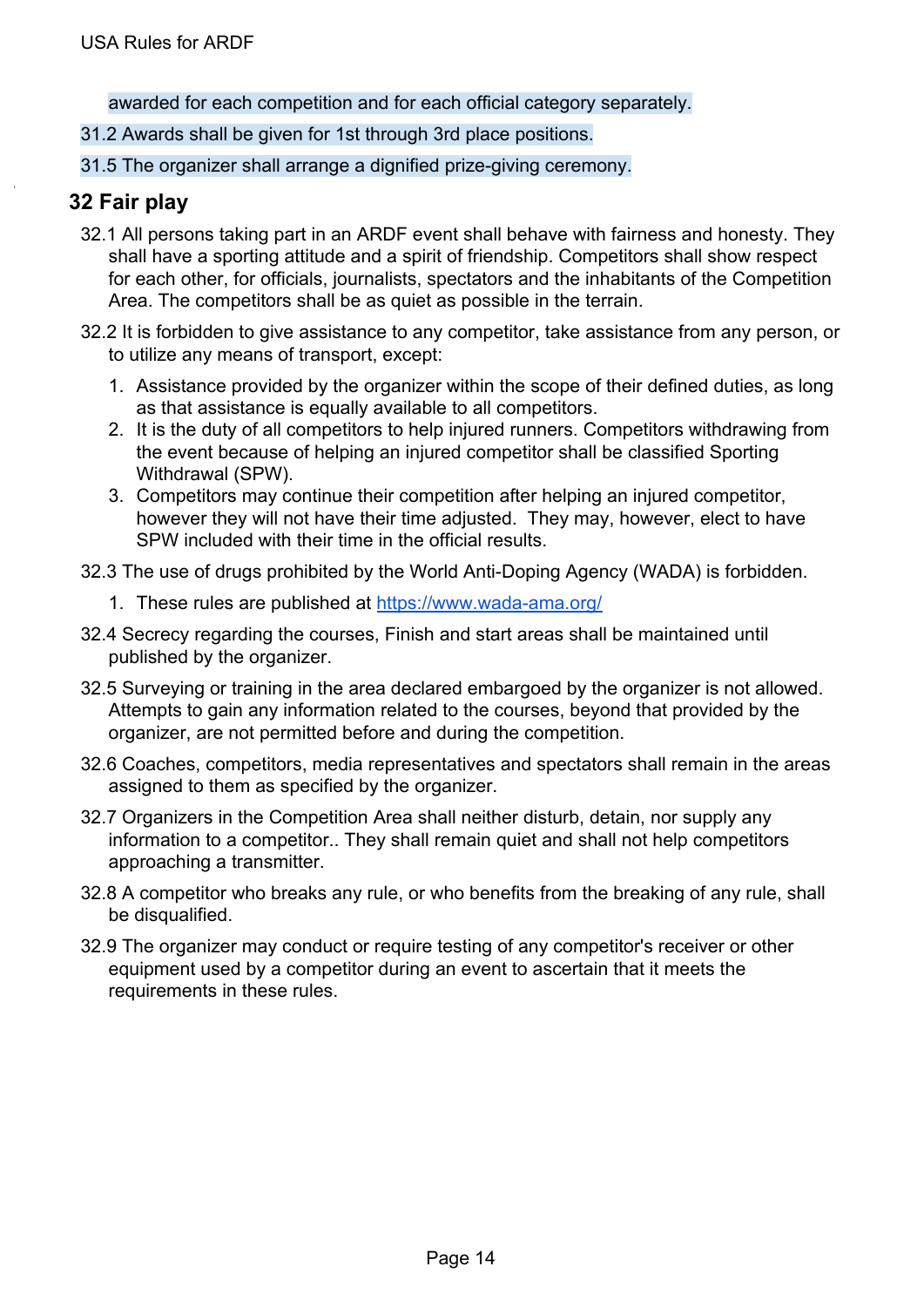# <span id="page-15-0"></span>**Appendix 1: Technical Specifications for ARDF Equipment**

#### <span id="page-15-1"></span>**T1. Receivers**

- T1.1 Receivers and antennas of any type may be used by the competitors.
- T1.2 Any receiver producing audible interference or radio frequency interference in the 80m or 2m band at a distance of 10 meters or more shall not be used in the competitions.
	- 1. To accomplish this test the organizer shall tune in a transmitter at approximately the distance of the farthest transmitter on the course and then the receiver being tested shall be turned on at a distance of 10 meters from the testing organizer. The organizer will then decide if there is interference from the receiver that would interfere with another competitor.
	- 2. At the organizers option this test may be conducted either at the Equipment Test or at the Start.
- T1.3 The organizer may require tests on any competitor's receiver and other equipment prior to or after its use in a competition.

#### <span id="page-15-2"></span>**T2. Transmitters**

- T2.1 All transmitters must comply with FCC regulations.
- T2.2 All transmitters excluding the beacon(s) within one competition shall have the same parameters and the same antenna installation.
- T2.4 When not scheduled to be transmitting, neither the transmitter nor its antenna may radiate detectible RF energy in the competition band(s) in use.
- T2.5 Antennas shall provide omnidirectional radiation patterns.
- T2.6 Specifications for the 80m band transmitters including transmitters used for beacons:

| 1. Carrier frequency *                                                                                                  | 3.510 - 3.600 MHz (3510 - 3600 kHz) |
|-------------------------------------------------------------------------------------------------------------------------|-------------------------------------|
| 2. Frequency stability                                                                                                  | better than 50 ppm                  |
| 3. Spurious emissions                                                                                                   | conforming to FCC regulations       |
| 4. Mode                                                                                                                 |                                     |
| A1A (keyed unmodulated carrier)                                                                                         |                                     |
| 5. Antenna polarization                                                                                                 | vertical                            |
| 6. Frequency separation between simultaneously working transmitters                                                     |                                     |
|                                                                                                                         | See format specific specifications  |
| 7. Radiated Power                                                                                                       | See format specific specifications  |
| 8. Keying speed                                                                                                         | See format specific specifications  |
| T2.8 Specifications for the 2m band transmitters including transmitters used for beacons:                               |                                     |
| 1. Carrier frequency *<br>144900 kHz) (avoid local repeater inputs) and 145.500 - 145.800 MHz (145500 -<br>145800 kHz). | 144.500 - 144.800 MHz (144500 -     |
| 2. Frequency stability                                                                                                  | better than 50 ppm                  |
| 3. Frequency separation between simultaneously working transmitters                                                     |                                     |
|                                                                                                                         | 200 kHz (0.2 MHz)                   |
| 4 Spurious emissions                                                                                                    | conforming to the FCC regulations   |
| 5. Radiated Power                                                                                                       | See format specifications           |
| 6. Mode                                                                                                                 | A2A keyed carrier                   |
|                                                                                                                         | modulated by AF tone                |
| 7. Modulation depth                                                                                                     | 70 - 80 %                           |
| 8. Keying speed                                                                                                         | 8 - 15 WPM                          |
| Page 15                                                                                                                 |                                     |
|                                                                                                                         |                                     |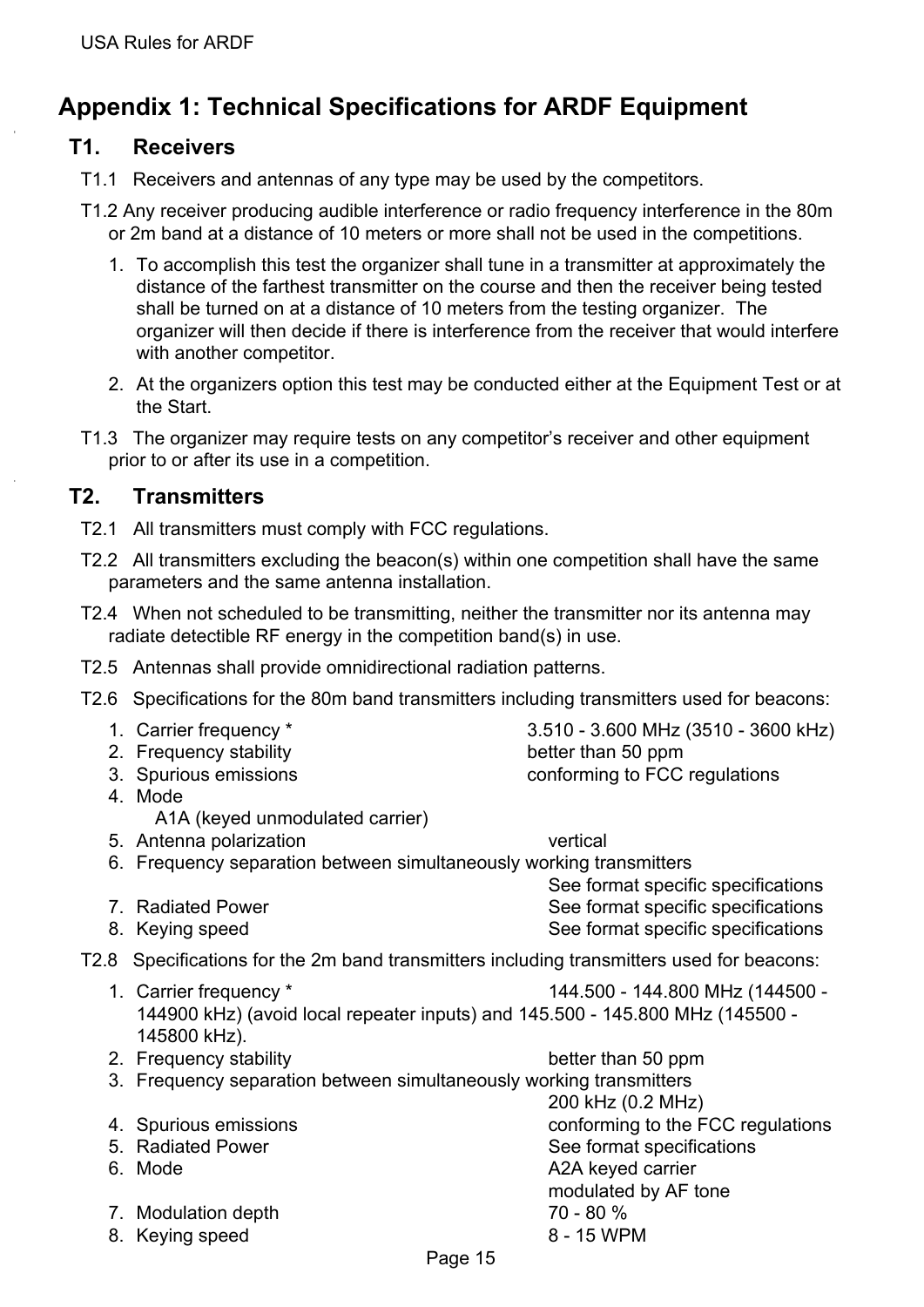- 
- 

9. Antenna polarization See format specifications 10. Antenna height See format specifications

T2.9 Measuring Transmitter Radiated Power

Transmitters, their antenna systems and any feedline shall be considered when estimating radiated power. Any reasonable method for estimating radiated power may be used. Estimates should be accurate to within +/- 3 dB of actual radiated power whenever practical.

### <span id="page-16-0"></span>**T3. Time-Keeping System**

- T3.1 The official competition time shall correspond to the official local time.
- T3.2 The maximum deviation of the clocks at the Start and Finish line is ONE SECOND against the official time during the whole competition.

### <span id="page-16-1"></span>**T4. Other Equipment**

- T4.1 Any other equipment used by the organizer (service radio net, time-keeping system, computers, electronic Registering Devices etc.) shall not cause audible interference or RF interference to competitors' receivers.
- T4.2 The use of satellite positioning devices for navigation purposes is allowed provided that no map is displayed.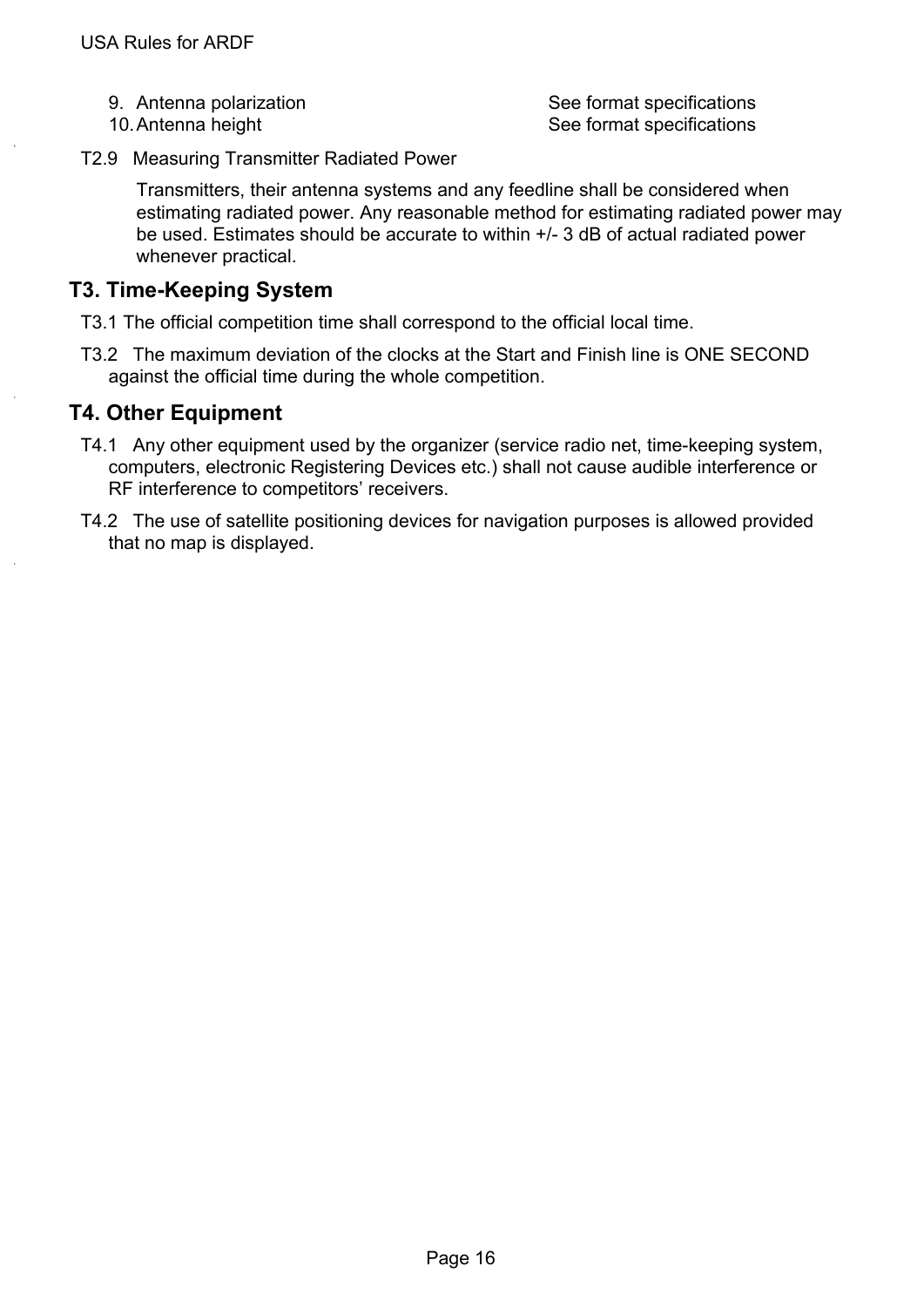# <span id="page-17-0"></span>**Appendix 2: Registering Devices**

# <span id="page-17-1"></span>**R1. Approved Devices**

- R1.1 The only electronic approved control registering system is the SPORTident classic system.
	- 1. The SI-Station is near the transmitter.
	- 2. The SI-Card is carried by the competitor.
- R1.2 SPORTident AIR+ system is not approved.

# <span id="page-17-2"></span>**R2. Registering**

- R2.1 It is the competitor's responsibility to ensure that the SI-card is held in the SI-station until the feedback signal has been received.
- R2.2 A pin punch backup shall be at each transmitter. The competitor may punch either the map or number bib. The competitor is responsible for the correct mark which must be clearly identifiable at the finish.

# <span id="page-17-3"></span>**R3. Alternate Registration Systems**

R3.1 If a different system is used, the organizer must get approval from the ARRL ARDF Committee.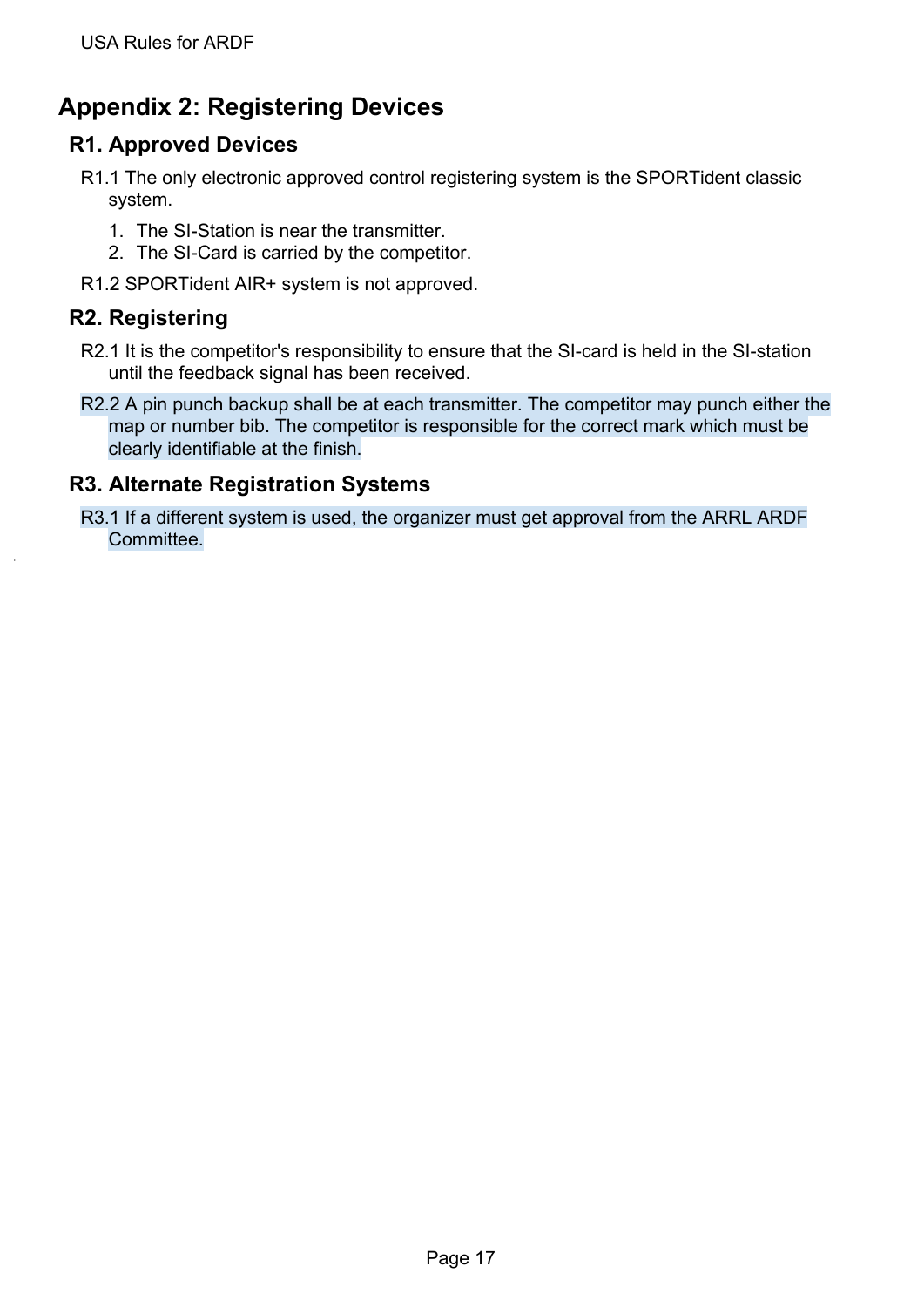# <span id="page-18-0"></span>**Appendix 4: Youth Rules for the USA ARDF Championships**

The following rules are changed for the Youth Championships. All other rules remain the same.

# <span id="page-18-1"></span>**Y15 Categories:**

Y15.2 Youth Categories

| Women<br>(W)    | Men<br>(M)      | Age            |
|-----------------|-----------------|----------------|
| W <sub>12</sub> | M <sub>12</sub> | 12 and younger |
| W14             | M14             | 14 and younger |
| W16             | M16             | 16 and younger |

Y15.3 Competitors belong to the particular category up to the end of the calendar year in which they reach the given age.

### <span id="page-18-2"></span>**Y20. Courses**

Y20.3 Transmitters including the Finish Beacon shall be located not less than 400 meters apart. The transmitter nearest to the Start shall be located not less than 500 meters from the Start.

Y20.7 Number of transmitters and course lengths assigned to particular categories:

| Category        | number of transmitters | <b>Effective Course Length</b> |
|-----------------|------------------------|--------------------------------|
| W <sub>12</sub> | 3 + Finish Beacon      | $2-3$ km                       |
| W14             | 4 + Finish Beacon      | $2.5 - 3 km$                   |
| W <sub>16</sub> | 5 + Finish Beacon      | $3.5 - 4 km$                   |
| M12             | 3 + Finish Beacon      | $2-3$ km                       |
| M14             | 4 + Finish Beacon      | $2.5 - 3 km$                   |
| M16             | 5 + Finish Beacon      | $3.5 - 4 km$                   |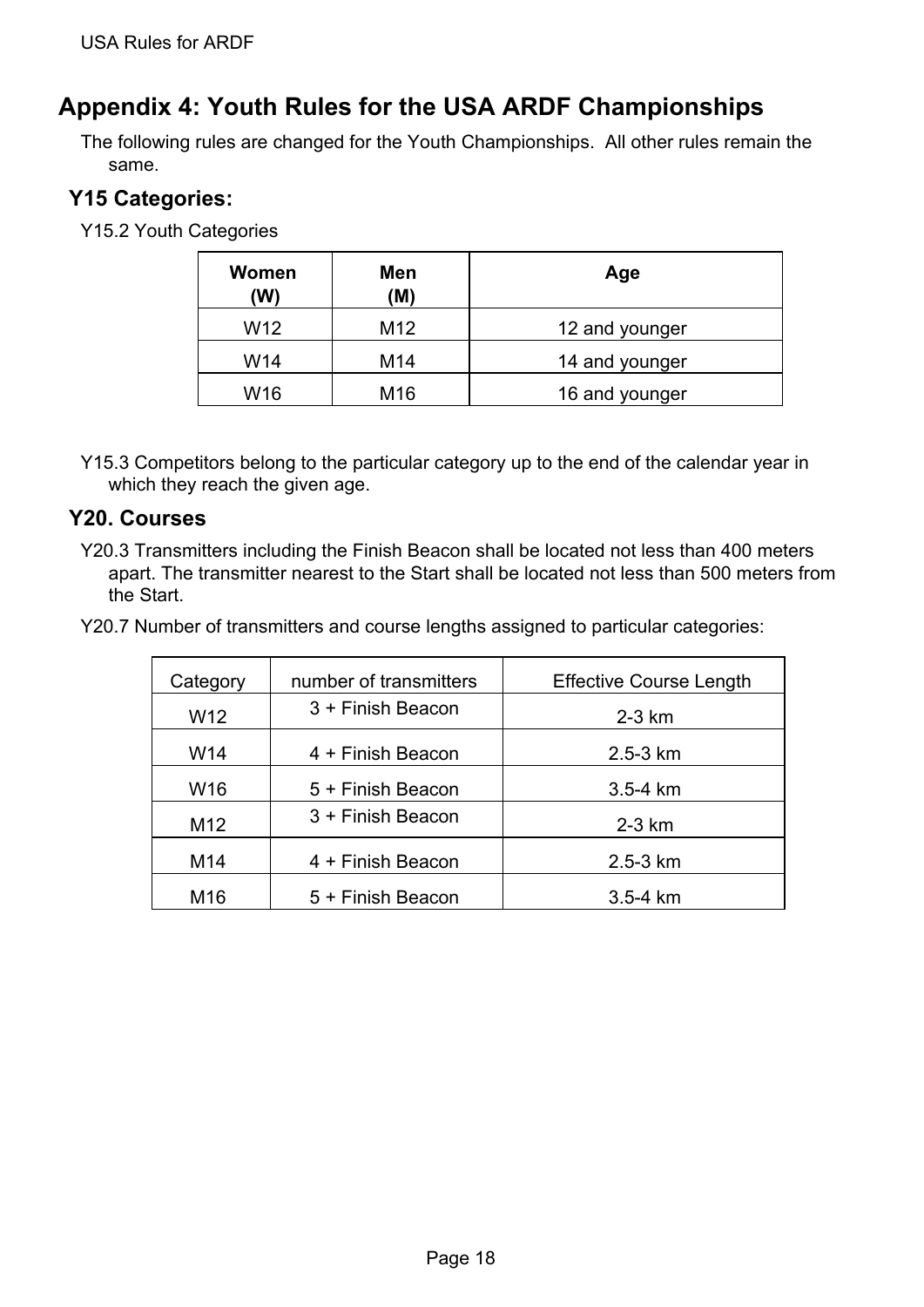# <span id="page-19-0"></span>**Appendix 5: Sprint Rules for the ARDF Competition**

# <span id="page-19-1"></span>**S1. General Provisions**

S1.1 The sprint event shall be organized in a forest or preferably in a complex open park easily accessible by the public.

#### <span id="page-19-2"></span>**S2. Race System**

- S2.1 The competition shall be run as two loops which can be overlapped.. The Spectator Control, which connects the two loops, and the Finish, will be in the same area to accommodate spectators.
- S2.2 Each competitor runs through the start corridor, which leads to the area with transmitters No.1 to No.5 (slow keying). After finding all the required transmitters from this loop, the competitor runs to the spectator control and through the spectator corridor to the area with transmitters No.1F to No.5F (fast keying). After finding all the required transmitters from this loop, the competitor runs to the Finish Beacon and through the finish corridor to the finish line.
- S2.3 The transmitters searched for on each of the loops may be visited in any order. All transmitters searched for on each loop shall be on the same frequency.
- S2.4 The Finish Beacon and the spectator control may be at the same place. In this case, there is no spectator control transmitter.

### <span id="page-19-3"></span>**S3. Corridors**

- S3.1 The start corridor is a marked corridor that runs away from the Start. The end shall be clearly marked and only after this point can the competitor stop.. The start corridor shall not be longer than 400 meters.
- S3.2 When leaving the spectator control, competitors shall run along the spectator corridor. The spectator corridor shall not be longer than 300 meters. The spectator control shall be placed at the entrance to the spectator corridor.
- S3.3 The finish corridor is the corridor that shall be run from the Finish Beacon to the finish line. The Finish Beacon shall be placed at the entrance to the finish corridor. The finish corridor shall not be longer than 400 meters.

# <span id="page-19-4"></span>**S17. Starting order**

S17.7 The competitors within one category start at equal start intervals.

- 1. Minimum start interval is 2 minutes.
- 2. When possible, competitors from the same category should not start consecutively.

#### <span id="page-19-5"></span>**S20. Courses**

- S20.3 The transmitters shall be located not less than 100 meters apart and not less than 100 meters from the Start.
	- The Finish Beacon (B) and the spectator control (S), if this differs from the Finish Beacon, could be located less than 100 meters from the Start.
- S20.7 The courses shall be planned for an expected winning time of 15 minutes for an elite competitor in all categories.
	- The number of transmitters assigned to each age category will normally be twice the number given in C20.7.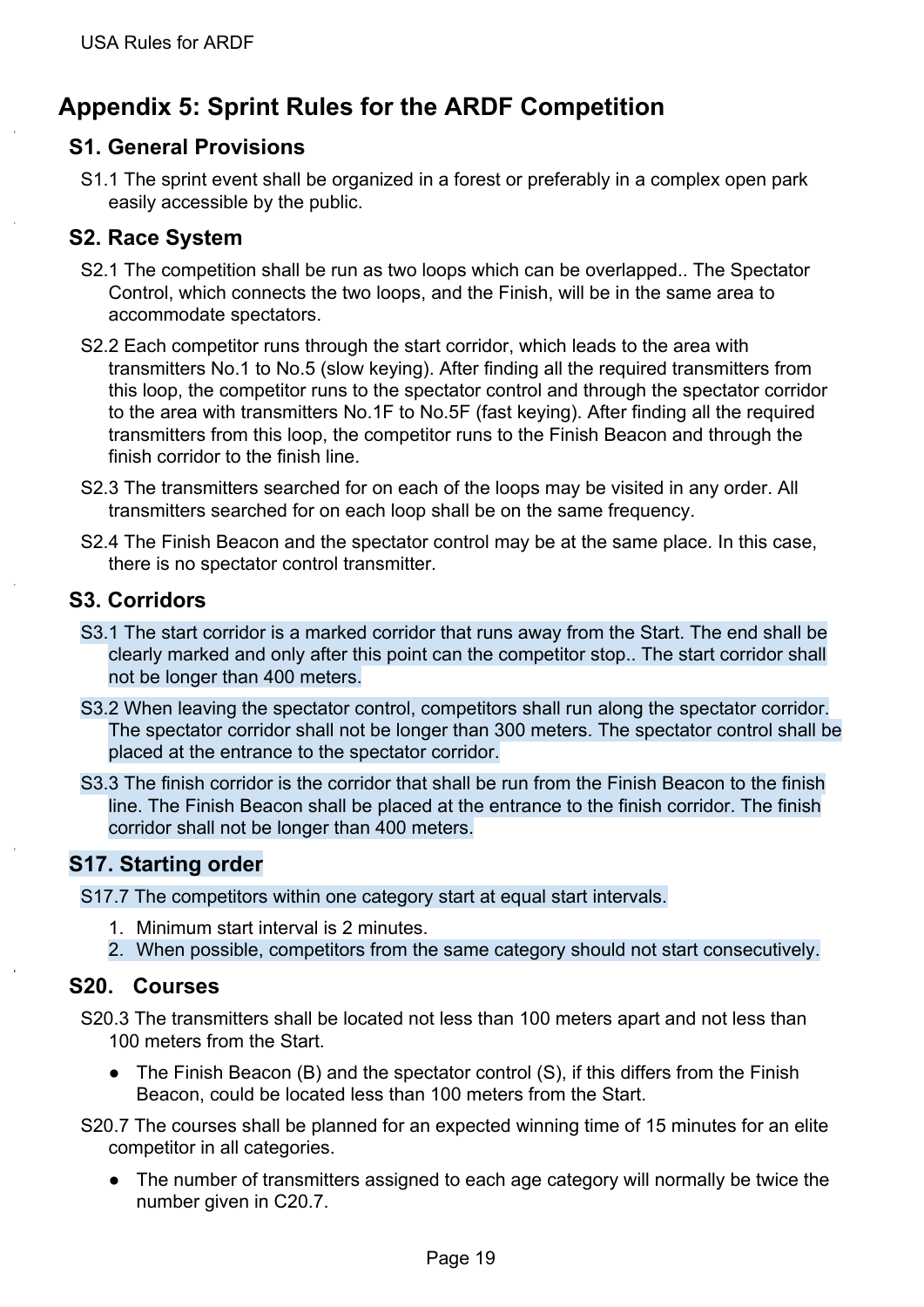# <span id="page-20-0"></span>**S21 Time Limit**

S21.2 The time limit shall be 1 hour.

# <span id="page-20-1"></span>**S23 Maps**

- S23.1 The map for the sprint event shall be made at the scale 1:5000 or 1:4000
- S23.3 The Start, Finish Beacon, spectator control, if this differs from the Finish Beacon, finish corridor and finish line shall be clearly marked on the map. The Start is marked by a triangle (symbol 701), the Finish Beacon and spectator control by a circle (symbol 702), the finish corridor by a dashed line (symbol 705) and the Finish by two concentric circles (symbol 706).

# <span id="page-20-2"></span>**S26. Start**

- S26.3 The organization of the Start, spectator, and Finish areas shall be explained and diagramed for the competitors in advance and posted at the Start.
- S26.5 The competitor receives the map along with the receiver in the pre-start area 2 minutes before the start.

# <span id="page-20-3"></span>**S27 Transmitters**

- S27.9 Field transmitters have no flags and their registering devices stands are marked with red and white stripes,
- S27.10 The Registering Devices must be no more than 1m from the antenna and be clearly visible from the antenna.

S27.8 The spectator control and the Finish Beacon are equipped with control flags.

- 1. The Finish Beacon shall be equipped with at least two registering devices, The organizer should consider additional registering devices if the Finish Beacon is acting as the Spectator Control as well.
- 2. The Finish Beacon (B) and the spectator control (S), if this differs from the Finish Beacon, are registered as any other transmitter.
- 3. Registering devices shall be clearly visible and placed not more than 1 m away from the antenna.
- S27.13 The antenna, and grounding system, if used, be shall be deployed so that it can not be inadvertently disconnected by a competitor.

# <span id="page-20-4"></span>**S28. Transmitters Arrangement**

S-T2.6 Sprint specific specifications for the 80m band transmitters

1. Radiated Power 0.3 - 5 W

- 2. All the transmitters must be clearly heard over the whole Competition Area
- 3. Radiated Power for Finish Beacon & spectator control 1-5W
- 4. Frequency spacing between simultaneously working transmitters ≥20 kHz (0.02 MHz)
- Two sets of five transmitters shall be used in the sprint event. Transmitters groups 1 to 5 and 1F to 5F shall operate with different keying speeds.
- Example of frequency and keying speed assignment:

| Frequency | Function | Code | Speed |
|-----------|----------|------|-------|
|-----------|----------|------|-------|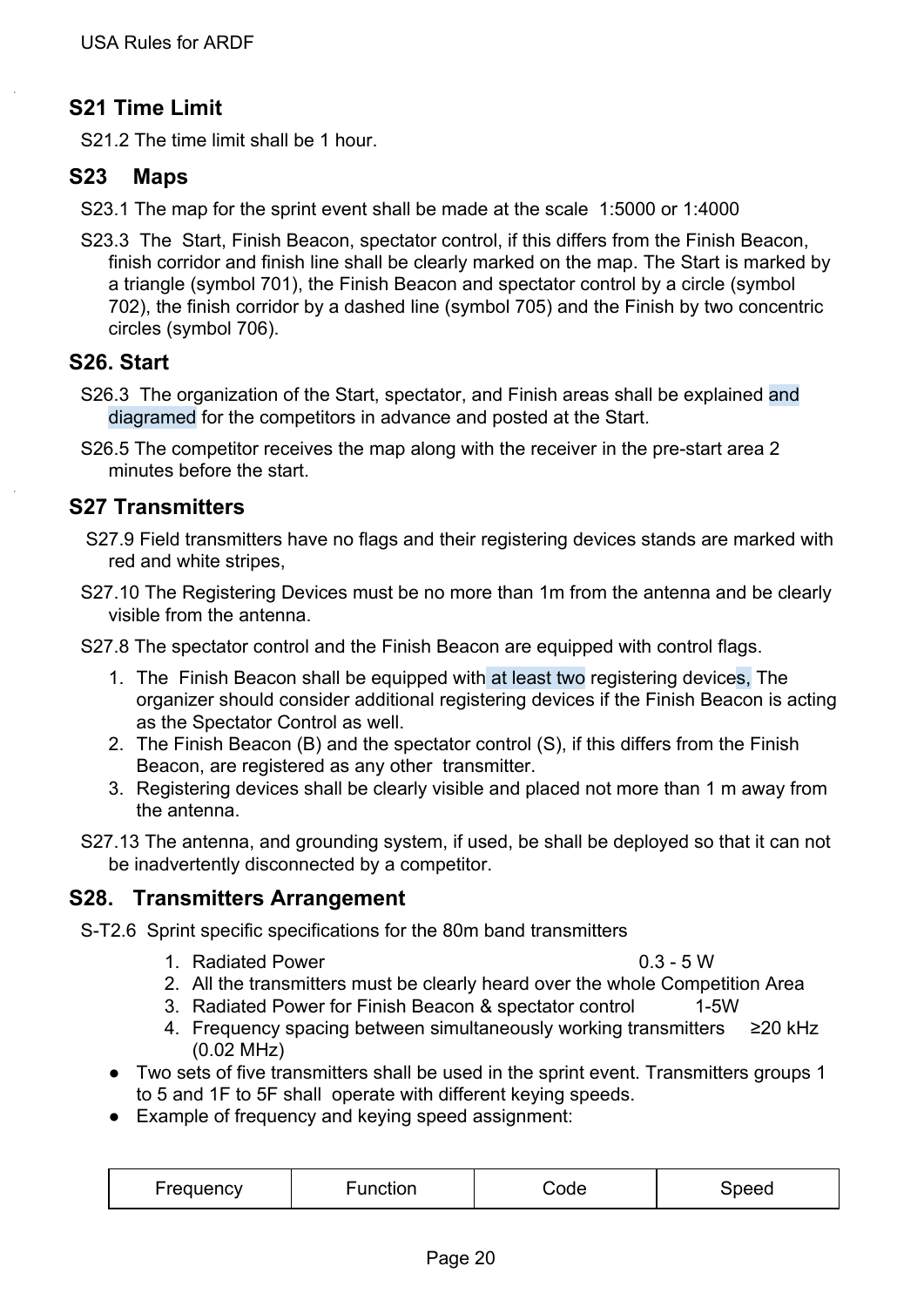| 3.530 MHz | <b>TX 1-5</b>            | MOE-MO5 | <b>10 WPM</b> |
|-----------|--------------------------|---------|---------------|
| 3.550 MHz | <b>Spectator Control</b> | S       | <b>10 WPM</b> |
| 3.570 MHz | TX 1F (fast)-5F          | MOE-MO5 | 15 WPM        |
| 3.600 MHz | Finish Beacon            | МO      | <b>10 WPM</b> |

S28.2 Transmitters operate in the following sequence:

| No. 1 and $1F$   | sending code MOE in seconds 0 to 12                       |  |
|------------------|-----------------------------------------------------------|--|
| No. $2$ and $2F$ | sending code MOI in seconds 12 to 24                      |  |
| No. $3$ and $3F$ | sending code MOS in seconds 24 to 36                      |  |
| No. 4 and $4F$   | sending code MOH in seconds 36 to 48                      |  |
| No. $5$ and $5F$ | sending code MO5 in seconds 48 to 60                      |  |
|                  | $-$ of a 1-minute cycle starting at 0:00                  |  |
| Timing           | The maximum overlap for any two transmitters is 3 seconds |  |

# <span id="page-21-0"></span>**S32.6 Fairness**

S8.1 Competitors waiting for the start shall be well separated from any other people (spectators and competitors who already finished their races) once the first competitor has started.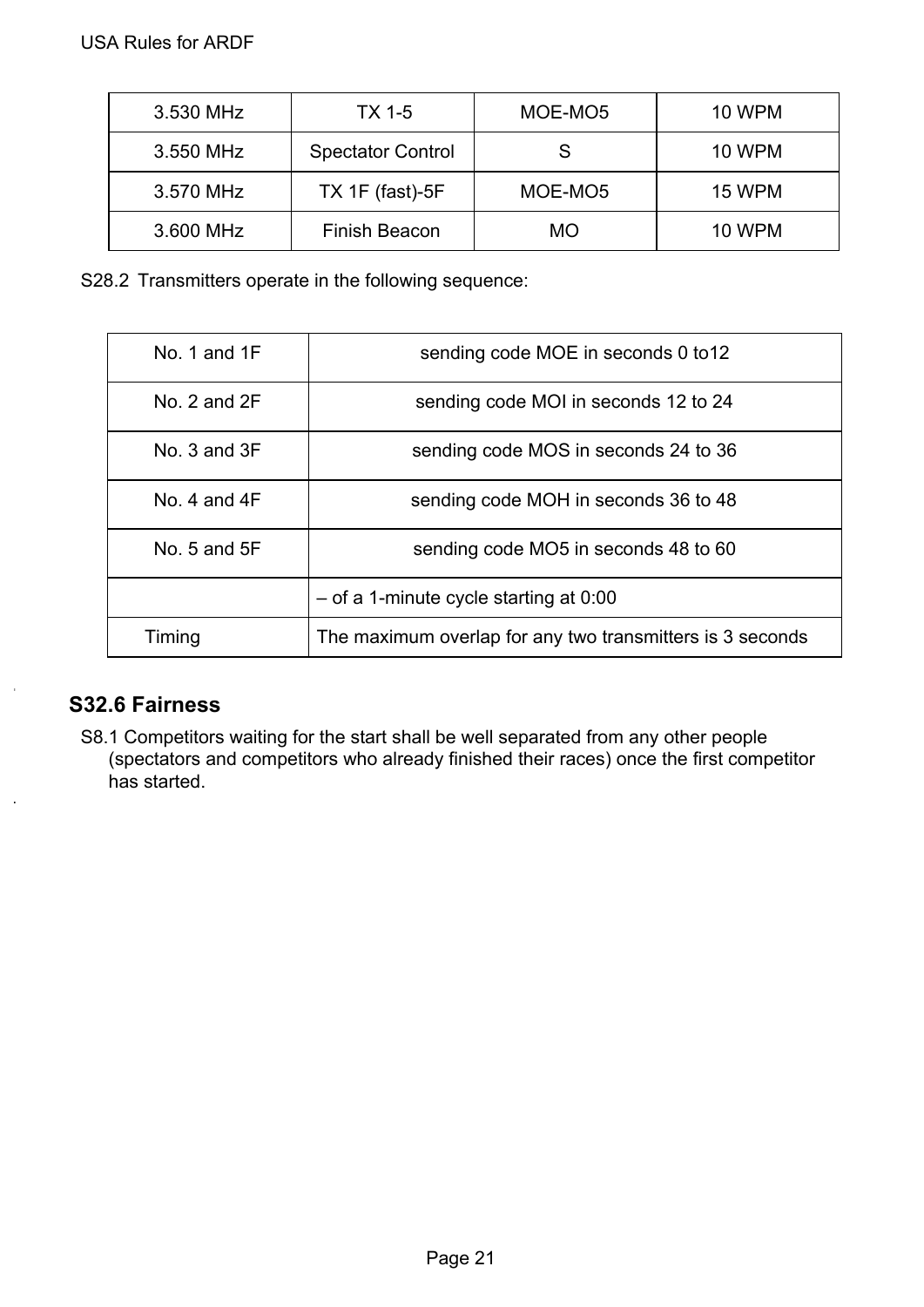# <span id="page-22-0"></span>**Appendix 6: Foxoring Rules for the ARDF Competition**

# <span id="page-22-1"></span>**F1. Race System**

F1.1 Its main features are as follows:

- 1. At the Start, competitors get competition map with marked Start, Finish Beacon and nominal positions of the transmitters.
- 2. Transmitters, except for the Finish Beacon, are placed close to their nominal positions marked on the maps.
- 3. All transmitters except for the Finish Beacon are very weak and therefore audible only at the close vicinity of the antenna. All transmitters operate continuously.
- F1.2 The RF field strength of each transmitter is adjusted so that :
	- 1. The transmitter is clearly audible from the center of the circle that is marked on the map AND at a minimum distance of 30m from its actual position in the terrain.
	- 2. The transmitter is NOT audible at a distance of 250m from its real position.
	- 3. Adjusting the field strength so the signal can just barely be tuned in at 100m is a recommended strength that will allow poor quality receivers to receive it at 30m and high quality receivers not to receive it at 250m
- F1.3 Competitors navigate to the vicinity of the transmitters by means of the map and then complete the final approach by means of the direction finding receiver.

# <span id="page-22-2"></span>**F16. Equipment Check**

F16.1 One Foxoring transmitter on each frequency shall be operating at the Start until the last competitor has started.

# <span id="page-22-3"></span>**F17. Starting order**

- F17.7 The competitors within one category start at equal start intervals. Minimum start interval is 2 minutes.
	- 1. Competitors receive their map at their start time
	- 2. Receivers are not impounded prior to the start

#### <span id="page-22-4"></span>**F20. Courses**

- F20.3 The organizer may define the order in which the controls must be taken, allow the controls to be taken in any order, or combine the two in one course.
	- 1. If the order of the controls is defined, then a line must connect the control circles on the map and this option clearly stated on the website in the course information, posted at the Start, and delivered orally at the Start.
- F20.4 Transmitters including the Finish Beacon shall be located not less than 250 meters apart. The transmitter nearest to the Start shall be located not less than 250 meters from the Start.
- F20.5 Number of transmitters and course lengths recommended for particular categories:

| Category        | number of transmitters | <b>Effective Course Length</b> |
|-----------------|------------------------|--------------------------------|
| W <sub>19</sub> | 5-8 + Finish Beacon    | 4-6 km                         |
| W <sub>21</sub> | 6-10 + Finish Beacon   | 5-7 km                         |
| W35             | 5-8 + Finish Beacon    | 4-6 km                         |
| W45             | 4-7 + Finish Beacon    | 4-6 km                         |
| W55             | 4-7 + Finish Beacon    | 3-5 km                         |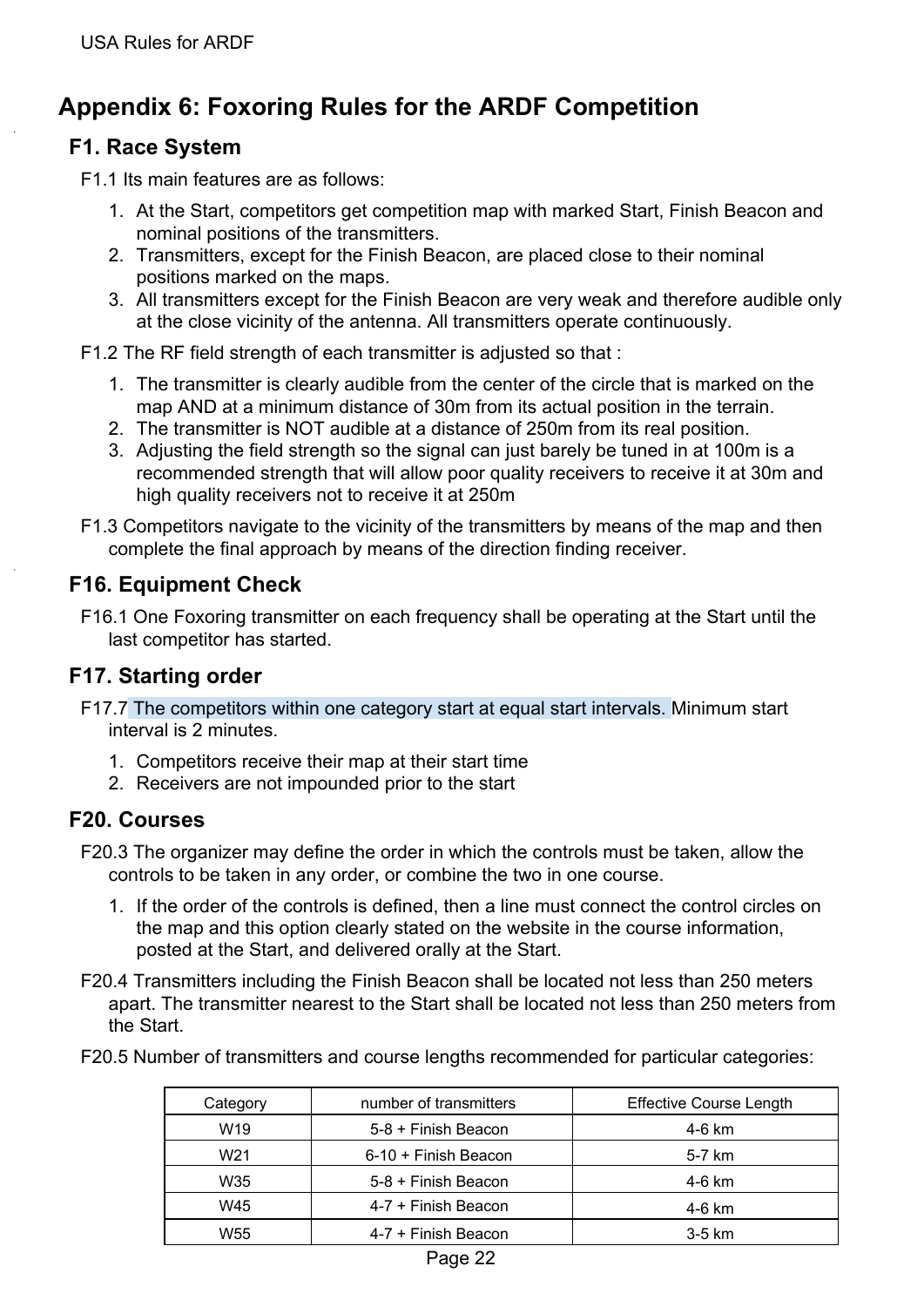| W65 | 4-7 + Finish Beacon | $3-5$ km |
|-----|---------------------|----------|
| M19 | 6-8 + Finish Beacon | 6-8 km   |
| M21 | 8-10+ Finish Beacon | 7-9 km   |
| M40 | 6-8 + Finish Beacon | 6-8 km   |
| M50 | 5-8 + Finish Beacon | 5-7 km   |
| M60 | 5-8 + Finish Beacon | 4-6 km   |
| M70 | 4-7 + Finish Beacon | $3-5$ km |

# <span id="page-23-0"></span>**F21 Time Limit**

F21.1 The time limit shall be 3 hours.

#### <span id="page-23-1"></span>**F23. Maps**

F23.3 The competition map shall cover the whole Competition Area including Start, Finish Beacon and all transmitters. The map Start (the point where competitors obtain the maps), nominal positions of transmitters assigned to the particular category, Finish Beacon and the finish corridor shall be clearly marked on the map. The Start is marked by a triangle (symbol 701), all transmitters by a circle (symbol 702), the finish corridor by a dashed line (symbol 705) and the Finish by two concentric circles (symbol 706).

### <span id="page-23-2"></span>**F26. Start**

F26.1 On arrival at the Competition Area, competitors shall keep their receivers..

- F26.5 Competitors shall enter the pre-start area not earlier than FIVE MINUTES before their own start. Competitors receive maps after their start, at the starting line or at the indicated point within the starting corridor.
	- A table with map bags, tape, and waterproof pens is available immediately after receiving the map.

# <span id="page-23-3"></span>**F27. Transmitters**

- F27.3 Each Foxoring transmitter shall be clearly audible during the whole competition at its nominal position marked on the map AND at a distance of 30m from its real position. Transmitters shall NOT be audible at a distance of 250 m from their real positions.
	- The Finish Beacon operates at normal power and therefore shall be clearly audible during the whole competition from everywhere on the map.
- F27.9 The Foxoring transmitters have no flags. Registering devices shall be placed no more than one meter from each transmitter antenna and shall be clearly visible from the transmitter antenna.

# <span id="page-23-4"></span>**F28. Transmitters Arrangement**

F28.2 Transmitters shall operate continuously.

# <span id="page-23-5"></span>**F29 Technical Specifications for ARDF Foxoring Transmitters**

FT2.6 Foxoring specific Specifications for the 80m band transmitters:

1. Frequency spacing between the Finish Beacon and other transmitters

| 2. Frequency spacing between FoxOring transmitters | ≥20 |
|----------------------------------------------------|-----|

- 3. Keying speed for FoxOring transmitters **Continuous**
- ≥30 kHz (0.03 MHz)  $k$ Hz (0.02 MHz) 4. Keying speed for Finish Beacon 8-15 WPM
	- Page 23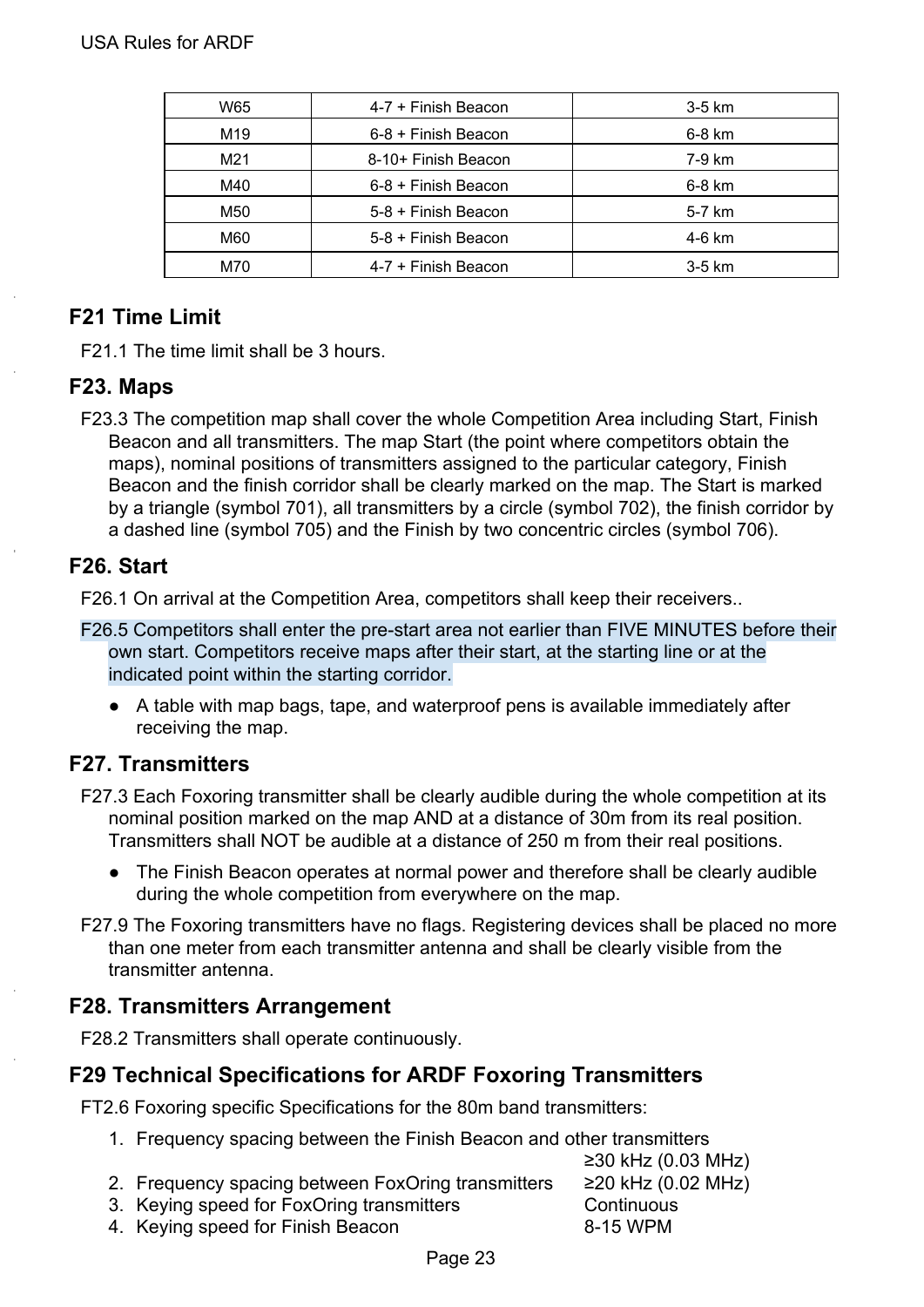5. Radiated Power (Finish Beacon) 1 - 5 W

6. Radiated Power (Foxoring transmitters) to be heard >30m & <250m

FT2.9 field transmitters may operate at different frequencies.

● Note: this removes the interference between nearby transmitters. In addition, it calls for better technical skill of competitors (foxoring on a single frequency is very easy, easier than orienteering itself).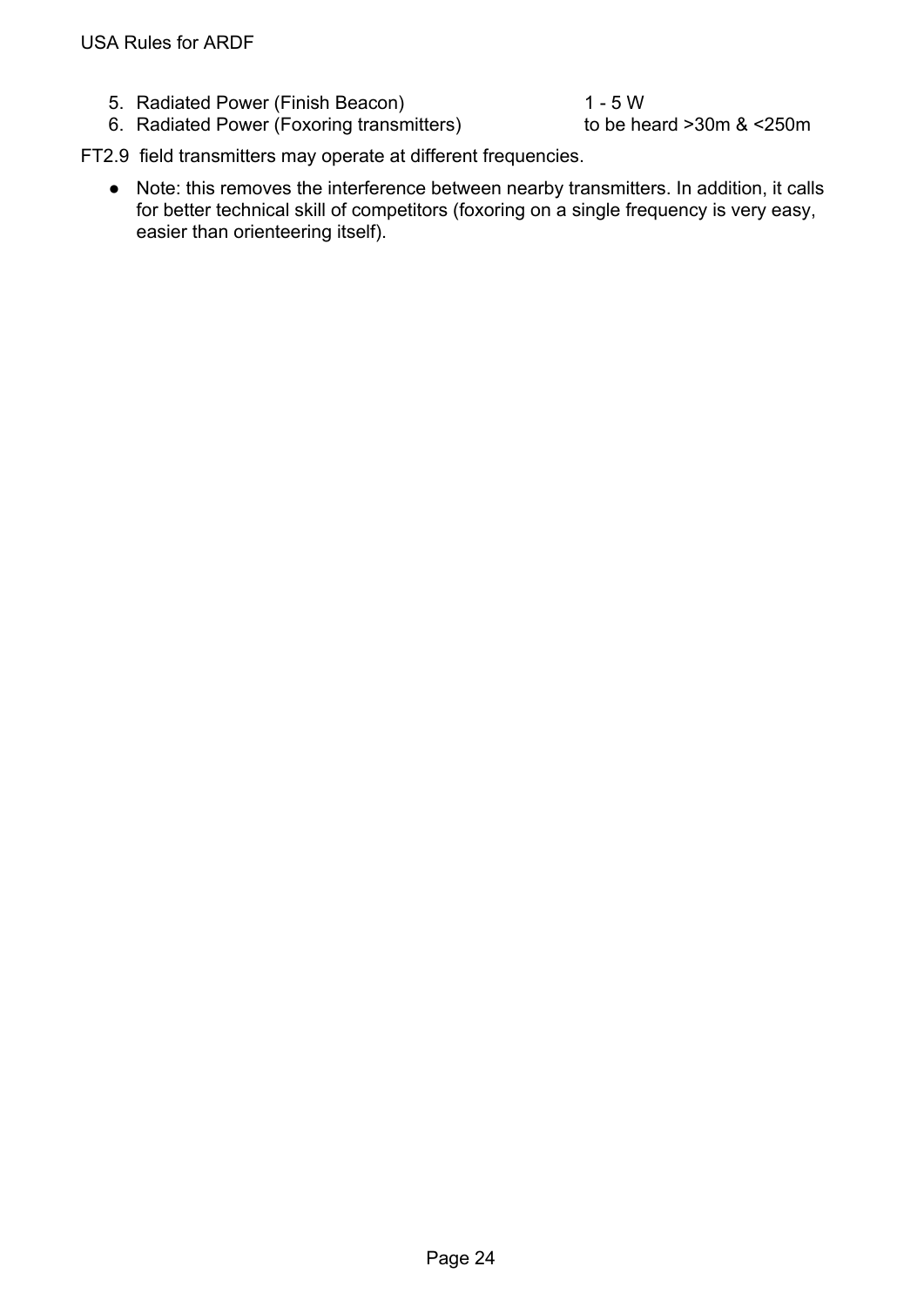# <span id="page-25-0"></span>**Appendix 7: Classic Competitions**

# <span id="page-25-1"></span>**C1. General Provisions**

C1.1This format tests skill in direction finding, navigating on a map, and running such that all are critically important. Making strategic decisions regarding route choice and transmitter order is integral to this form.

# <span id="page-25-2"></span>**C20 Courses**

- C20.3 Transmitters including the Finish Beacon shall be located not less than 400 meters apart. The transmitter nearest to the Start shall be located not less than 750 meters from the Start. Transmitters on different bands shall be located not less than 200 m apart. When both 80m and 2m bands are used in the same competition area the beacons for both bands will be located at the entrance to the Finish Corridor.
	- Transmitters may be taken in any order

C20.7 Number of transmitters and course lengths assigned to particular categories:

| Category        | Number of<br>transmitters | <b>Effective Course</b><br>Length |
|-----------------|---------------------------|-----------------------------------|
| W <sub>19</sub> | 4 + Finish Beacon         | 6-8 km                            |
| W <sub>21</sub> | 4 + Finish Beacon         | 7-9 km                            |
| W35             | 4-5 + Finish Beacon       | 6-8 km                            |
| W45             | 3-4 + Finish Beacon       | 5-7 km                            |
| W <sub>55</sub> | 3-4 + Finish Beacon       | 4-6 km                            |
| W65             | 3-4 + Finish Beacon       | 4-6 km                            |
| M19             | 4 + Finish Beacon         | 8-10 km                           |
| M21             | 5 + Finish Beacon         | 9-12 km                           |
| M40             | 4 + Finish Beacon         | 8-10 km                           |
| M50             | 4-5 + Finish Beacon       | 6-8 km                            |
| M60             | 3-4 + Finish Beacon       | 5-7 km                            |
| M70             | 3-4 + Finish Beacon       | 4-6 km                            |

# <span id="page-25-3"></span>**C21 Time Limit**

C21.1 The time limit shall be 3 hours.

#### <span id="page-25-4"></span>**C23 Maps**

C23.3 The segments of the exclusion zones that are in the competition area shall be clearly marked on the map.

# <span id="page-25-5"></span>**C26 Start**

- C26.1 On arrival at the Competition Area, competitors shall place their receivers in the impound area as indicated to them by the organizers.
- C26.5 Competitors shall enter the pre-start area TEN MINUTES before their start time. At that time they shall be given their receivers and maps.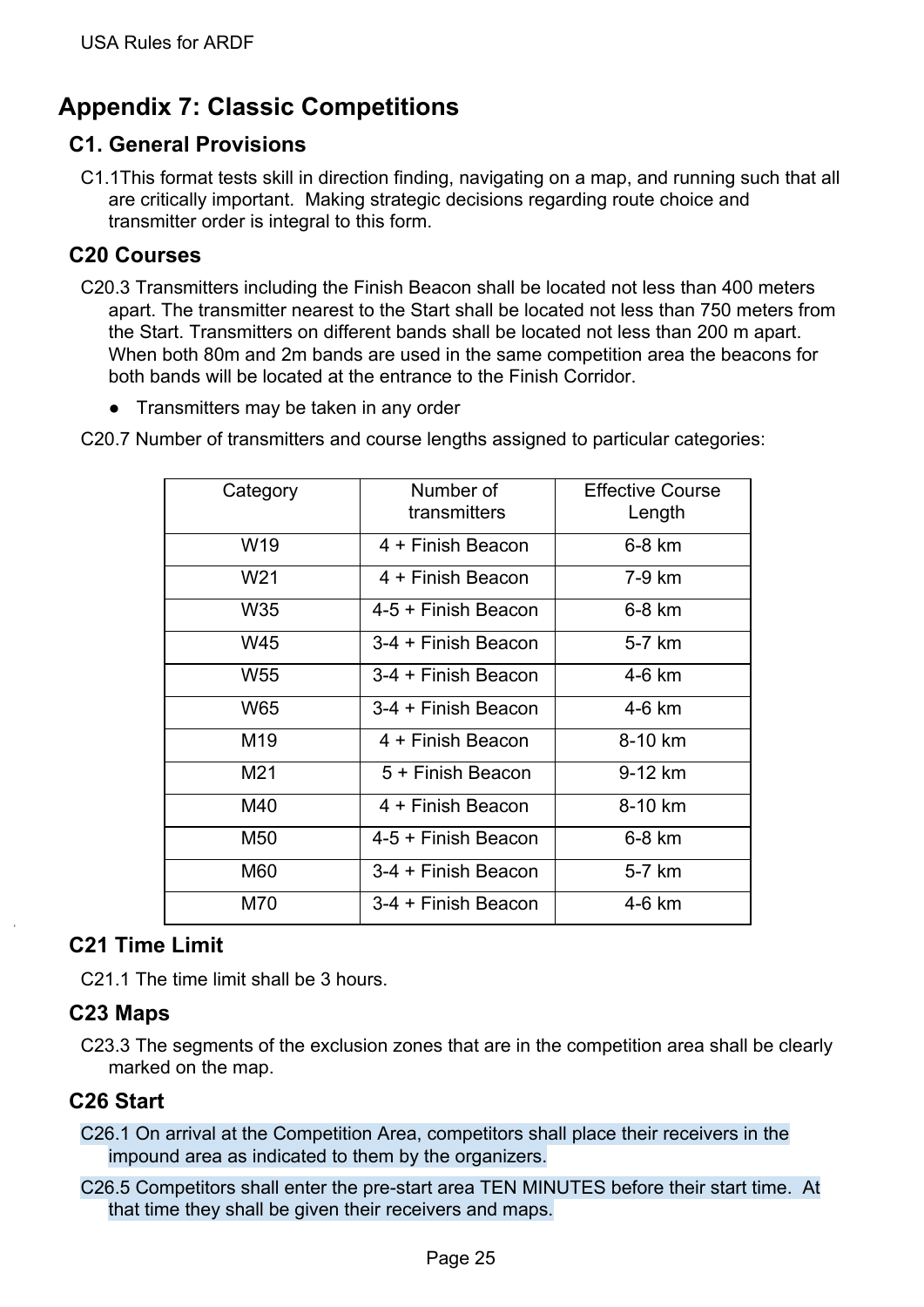C26.7 Competitors may not switch on their receivers until the start signal is given

C26.9 The start corridors shall not be longer than 250 meters.

#### <span id="page-26-0"></span>**C27.Transmitters**

C27.1 The flag shall be less than 4 meters from the transmitter antenna. The flag shall be clearly visible to competitors when they are within 1 meter in any direction from the transmitter antenna.

- The registering device shall be within 1 meter of the flag and clearly visible.
- It is recommended that the registering device be attached to the flag or the pole supporting the flag.

C2.6 Classic Specific Specifications for the 80m band transmitters

| • Radiated power<br>• Keying speed |                                                                   | $1 - 5W$<br>8 - 15 WPM |
|------------------------------------|-------------------------------------------------------------------|------------------------|
|                                    | Frequency separation between simultaneously working transmitters  |                        |
|                                    |                                                                   | $≥$ 20 kHz (0.02 MHz)  |
|                                    | C2.7 Classic Specific Specifications for the 2m band transmitters |                        |
| 1. Keying speed                    |                                                                   | 8 - 15 WPM             |
| 2. Antenna polarization            |                                                                   | horizontal             |
| 3. Antenna height<br>ground level  |                                                                   | 2 - 3 meters above     |
|                                    | 4. Channel spacing between simultaneously working transmitters    |                        |
|                                    |                                                                   | more than 200 kHz      |
| Radiated power<br>5.               |                                                                   | $0.25 - 1 W$           |

C27.4 Transmitters begin to operate after all receivers have been impounded at the Start, or earlier if other arrangements have been made by the organizer to prevent competitors from listening to the transmitters.

C27.9 All transmitters shall be marked by a flag consisting of three squares 30 x 30 cm arranged in a triangular form. Each square shall be divided diagonally, one half being white and the other orange.

#### <span id="page-26-1"></span>**C28 Transmitters Arrangement**

- C28.1 Classic competitions may be organized on either the 80m or 2m band, or both simultaneously. If both bands are used simultaneously, then the Categories are divided into two groups: one group contains categories M19, M21, M40, W19, and W21, the other group contains categories M50, M60, M70, W35, W45, W55, and W65. On the first classic competition day, one group runs on the 80m band and the other group on the 2m band. On the second classic competition day, the bands are swapped.
- C28.2 There are 12 transmitters in the Competition Area, 6 on each band. Transmitters shall operate on each band in the following sequence:

| Transmitter   | Code<br>Sent | <b>Frequency</b> | <b>Operating Period</b><br>of the 5-minute cycle, starting at |
|---------------|--------------|------------------|---------------------------------------------------------------|
| Finish Beacon | <b>MO</b>    |                  | continuously                                                  |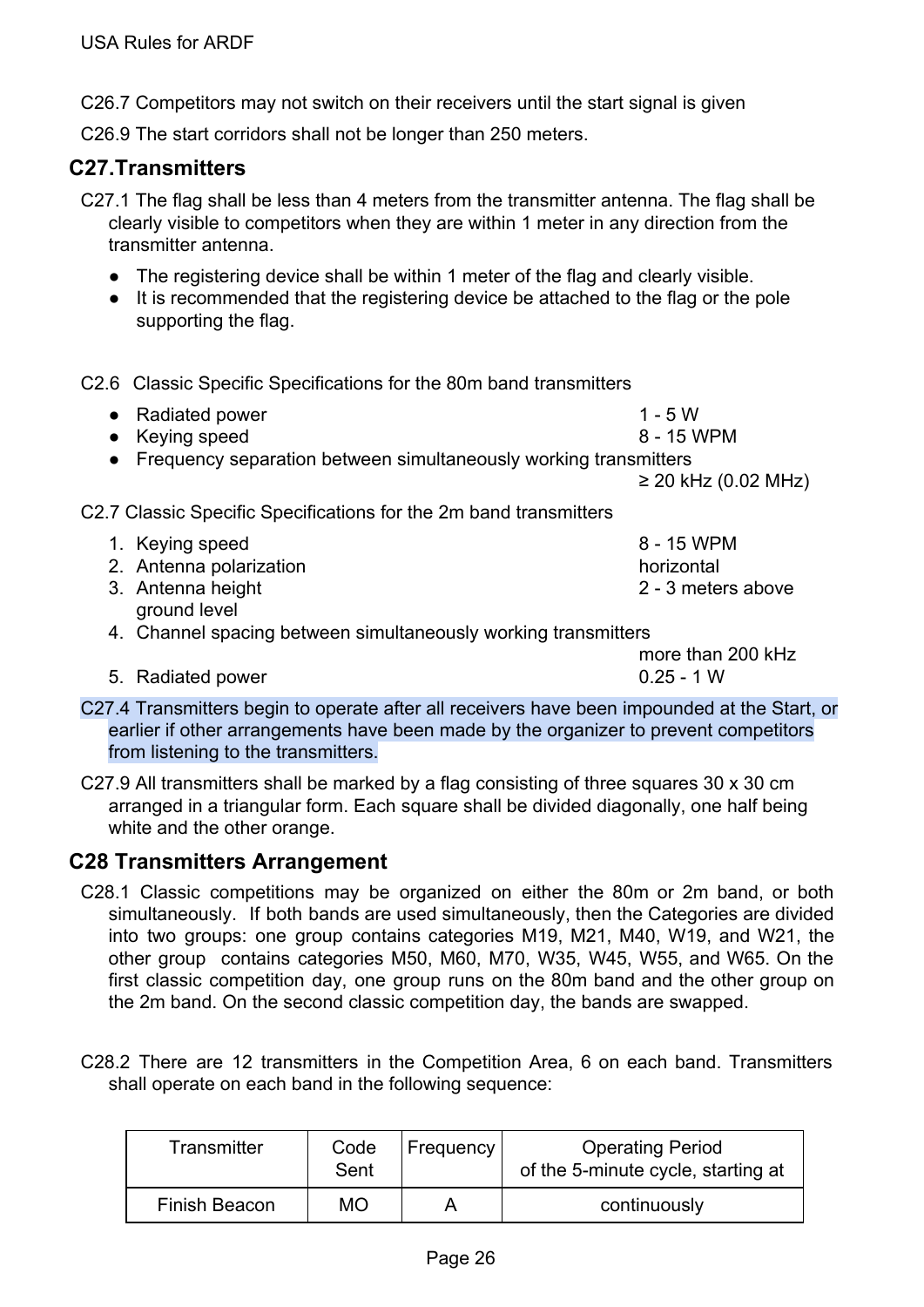| <b>Transmitter No.1</b>                                  | <b>MOE</b>      | В | in the first minute  |  |
|----------------------------------------------------------|-----------------|---|----------------------|--|
| Transmitter No.2                                         | <b>MOI</b>      | в | in the second minute |  |
| Transmitter No.3                                         | <b>MOS</b>      | В | in the third minute  |  |
| <b>Transmitter No.4</b>                                  | <b>MOH</b>      | В | in the fourth minute |  |
| Transmitter No.5                                         | MO <sub>5</sub> | В | in the fifth minute  |  |
| The maximum overlap of any two transmitters is 5 seconds |                 |   |                      |  |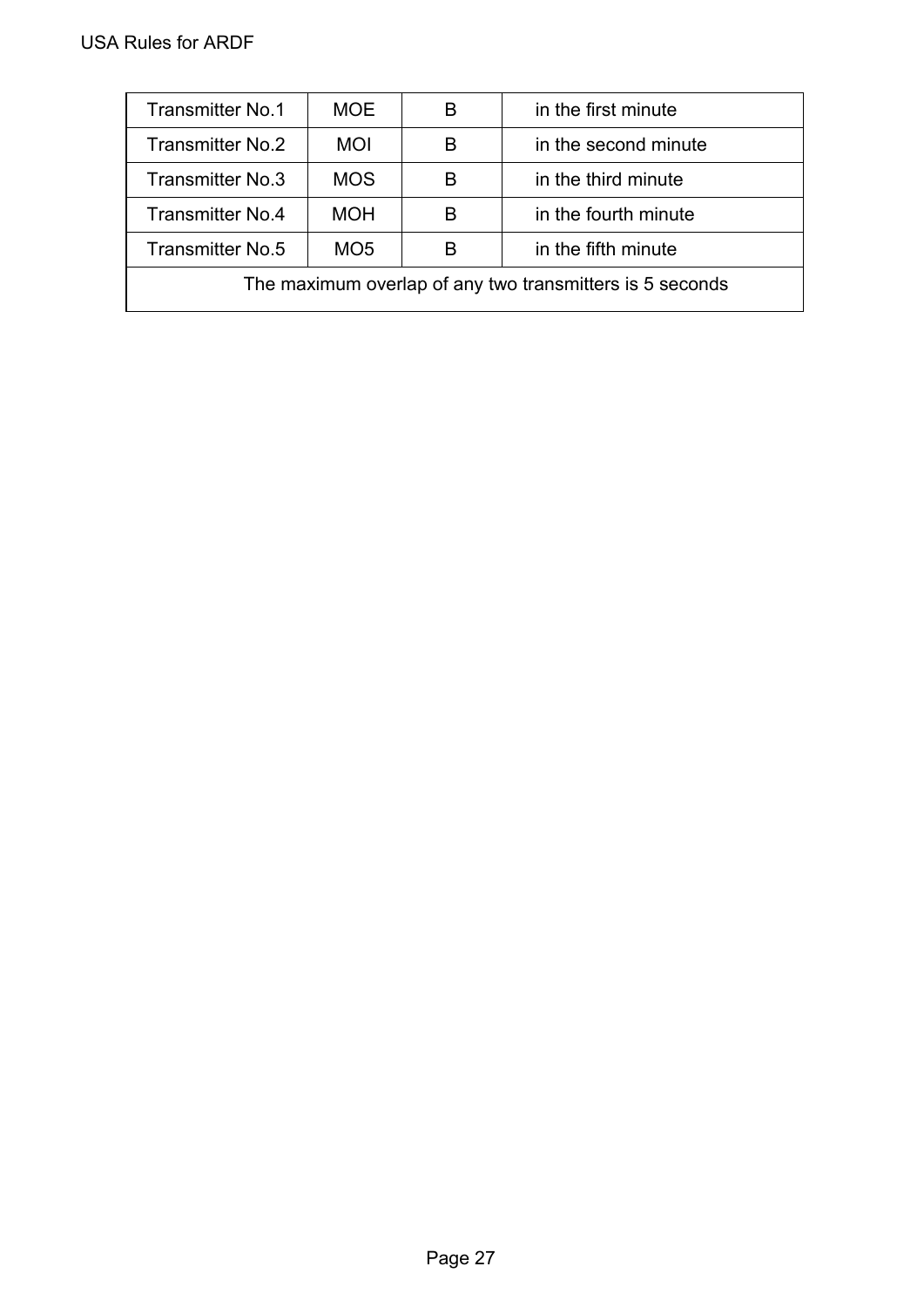# <span id="page-28-0"></span>**Appendix 8: Principles for ARDF Course Planning**

# <span id="page-28-1"></span>**P1 Purpose**

P1.1 These principles aim at establishing common standards for the planning of ARDF courses in order to ensure fair competitions and to safeguard the unique character of ARDF.

# <span id="page-28-2"></span>**P2. Principles**

Courses in all Championship ARRL-sanctioned ARDF events shall be planned in accordance with these principles. They should also serve as general guidelines for the planning of other competitive ARDF events.

- P2.1 The aim of good course planning is to offer competitors courses correctly designed for their expected abilities. Results shall reflect the competitors' technical and physical ability.
- P2.2 The unique character of ARDF is to find a number of transmitters located in unknown terrain against the clock. This demands the following skills:
	- 1. Handling of the direction finding receiver and interpreting measurements.
	- 2. Accurate map reading.
	- 3. Route choice evaluation.
	- 4. Concentration under stress.
	- 5. Quick decision making.
	- 6. Running in natural terrain.
	- 7. Physical ability.

# <span id="page-28-3"></span>**P3. Fairness**

P3.1 Fairness is a basic requirement in competitive sport. Unless the greatest care is taken at each step of course planning and transmitter placing, luck can easily become significant in ARDF competitions. The organizers shall consider all such factors to ensure that the contest is fair and that all competitors face the same conditions during every part of the course.

# <span id="page-28-4"></span>**P4 Appropriate Courses**

P4.1 The popularity of ARDF can only be enhanced if competitors are satisfied with the courses they are given. Careful course planning is therefore necessary to ensure that courses are appropriate in terms of length, physical and technical difficulty, transmitters sitting, etc. In this respect it is particularly important that each course is suitable for the competitors doing that course.

#### <span id="page-28-5"></span>**P4 Environment**

- P4.2 The environment is sensitive: wildlife may be disturbed and the ground as well as the vegetation may suffer from overuse. The environment also includes people living in the Competition Area, walls, fences, cultivated land, buildings and other constructions, etc. It is usually possible to find ways to avoid interference with the most sensitive areas without damage.
- P4.3 Experience and research have shown that even large events can be organized in sensitive areas without permanent damage if the correct precautions are taken and the courses are well planned. It is very important that the organizer ensures that there is access to the chosen terrain and that any sensitive areas in the terrain are discovered in advance.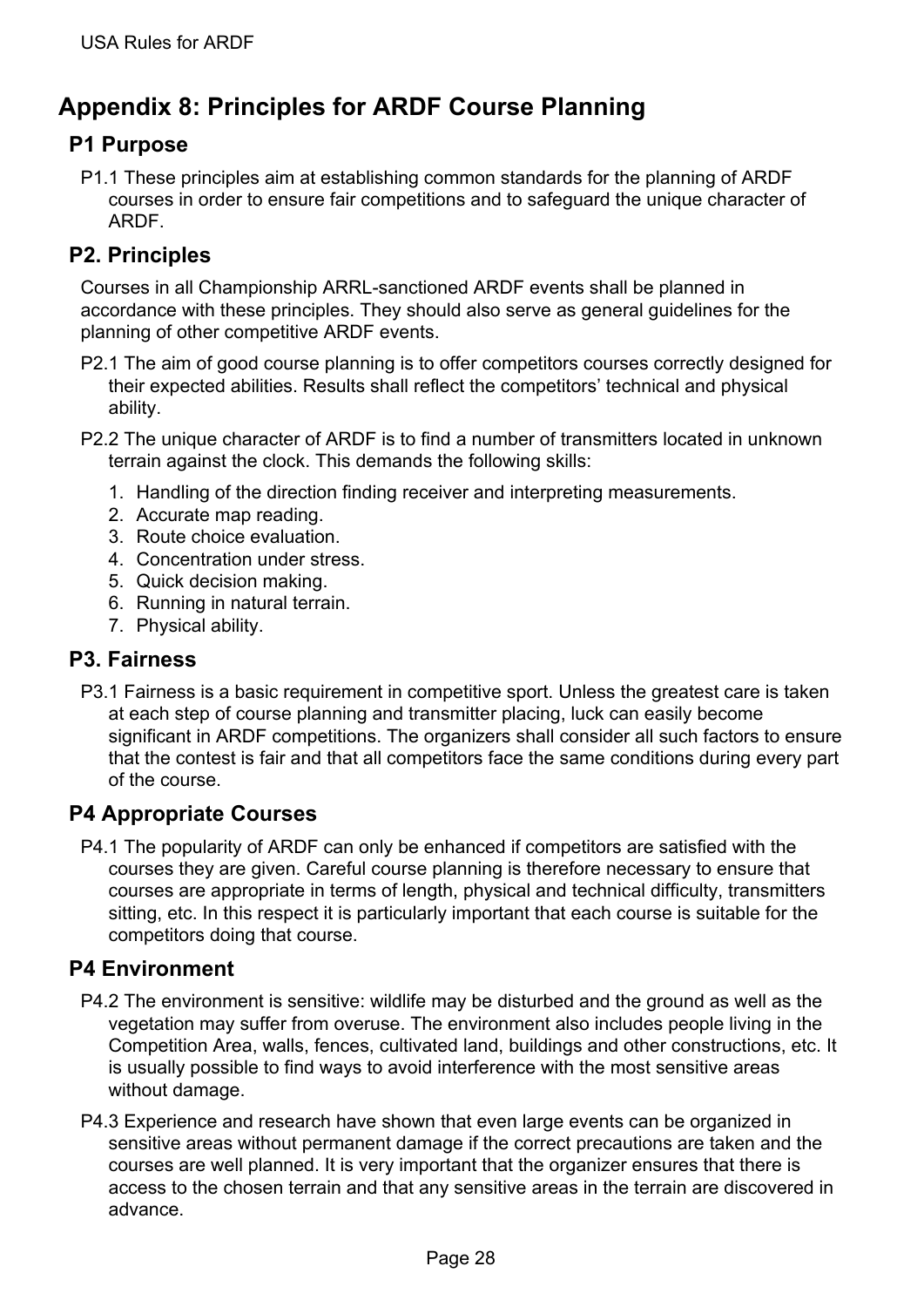# <span id="page-29-0"></span>**P5. Public**

P5.1 The organization of the Event and competitions should take into account the media and spectators.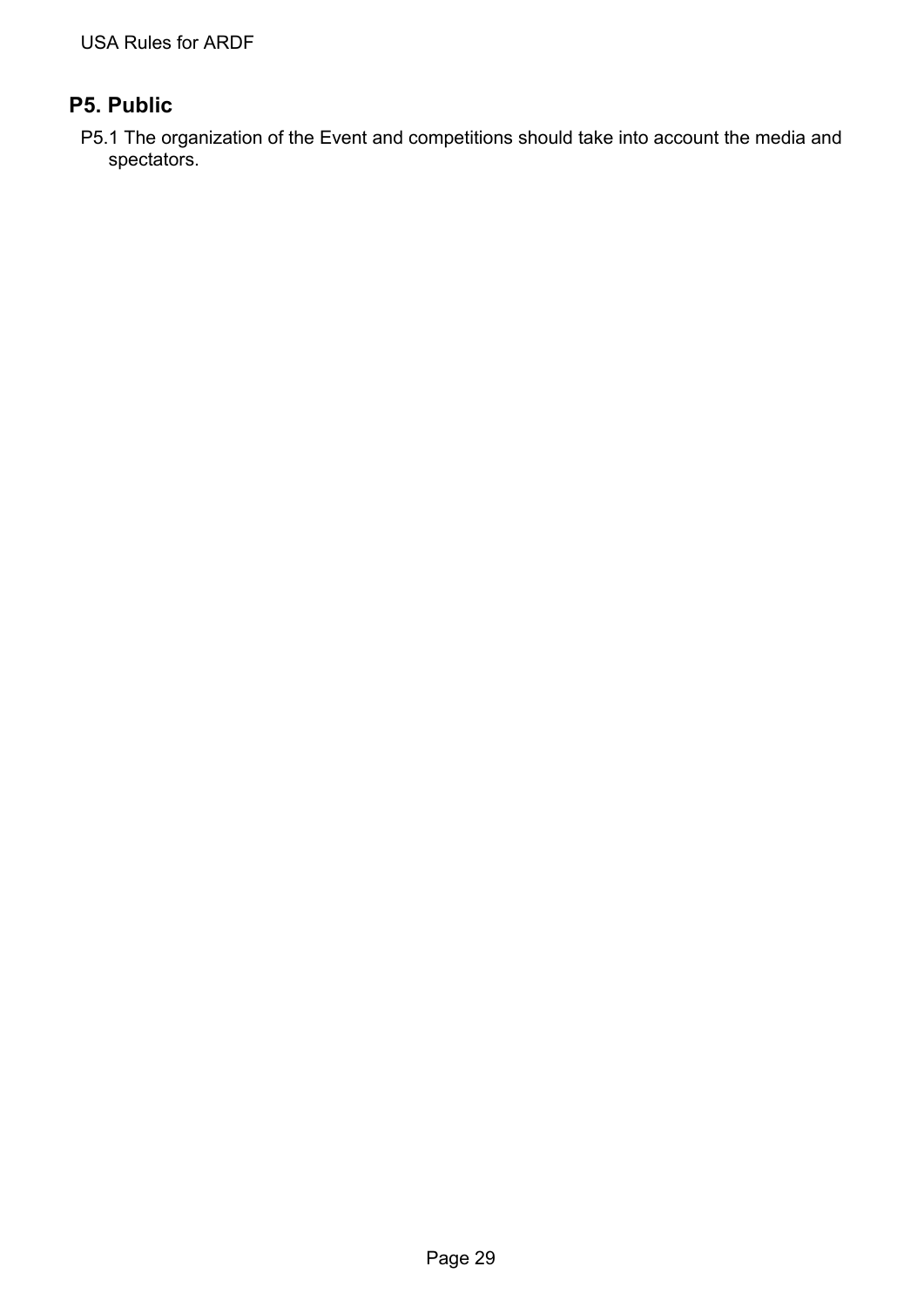# <span id="page-30-0"></span>**Appendix 9 Definitions**

# <span id="page-30-1"></span>**1. Definitions**

- Amateur Radio Direction Finding: (ARDF) is an amateur radio sport in which competitors by means of a direction finding receiver and a map are to find a number of transmitters in previously undisclosed locations in the competition area in the shortest possible time.
- Antenna Installation: A transmit antenna's location and position with reference to its environment, and any other parameters that could affect the strength or polarization of the signals it radiates.
- ARRL ARDF Committee:The committee under the jurisdiction of the ARRL that manages ARDF in the United States.
- Band: A segment of Amateur Radio Service spectrum used by ARDF transmitters and receivers.
- Beacon: A transmitter which sends a continuous radio signal strong enough to be received at all points on the competition area.
- Category: Age and gender grouping of competitors
- Championship: ARDF Championship A sanctioned ARDF competition held for the purpose of determining one or more ARDF champions in one or more categories.
- Control Mark: A physical or electronic pattern that is recorded to prove that a competitor visited a specific transmitter location.
- Competition Area: The area covered by the map issued by the organizer, unless otherwise defined by the organizer.
- Competition: ARDF competition An ARDF competition is a single competitive ARDF contest type held on a particular course over a certain period of time. "2m Classic" is one format of an ARDF competition.
- Control Card: A sheet or card used to record control marks.
- Corridor: A narrow belt of land, marked by ribbons or tape, along or through which competitors are required to pass.
- Course Length: The length of the shortest route from the start line via the transmitters with optimum route choice to the finish line as determined by the course designer.
- Direction Finding Receiver: A radio receiver along with a directional antenna designed for use on one or more bands.
- Effective Course Length: The course length + 10 times the total climb along it.
- Embargo: An area that a Competitor may not enter for a designated period of time immediately prior to an ARDF event, so as to ensure that no competitor has an unfair advantage in familiarity with the terrain or course when not competing
- Equipment Check: An activity in which competition equipment is set up to demonstrate its operation and characteristics. An Equipment Check is conducted to allow competitors to familiarize themselves with event hardware and confirm that their receivers and registering devices are compatible.
- Event: ARDF Event A series of one or more ARDF competitions held for the purpose of determining one or more winning contestants. ARDF Events might be held over a period of one or more days. Differs from ARDF practices, which are training exercises that might not be competitive in nature.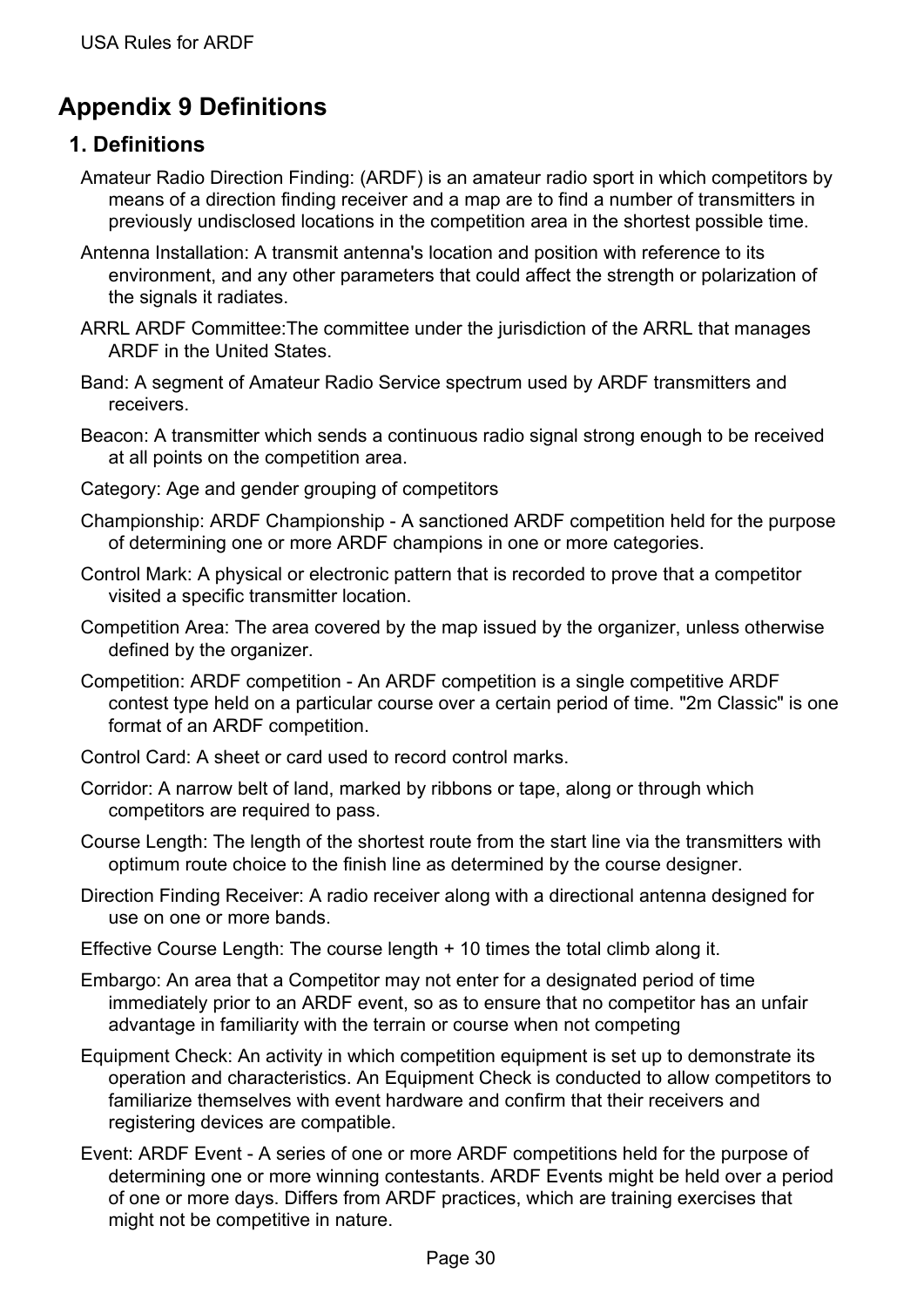- Event Director: The person with ultimate responsibility for ensuring that an event is successful and is conducted in accordance with these rules.
- Event Schedule: A written statement of event details that includes the dates and times of all practice sessions, Equipment Checks, competitions, meetings, ceremonies and other planned activities.
- Flag: A three-sided construct consisting of three squares 30 x 30 cm arranged in a triangular form. Each square is divided diagonally, one half being white and the other orange. Flags are hung vertically, so that the openings are above and below.
- Format: the type of competition i.e.classic, sprint or foxoring
- Frequency Stability: The degree to which a transmitter's output frequency drifts during a competition.
- Ideal time: The shortest time a course could be completed by an elite runner in their category
- ISOM: International Specification Orienteering Maps from the International Orienteering Federation (IOF)
- ISSOM: International Specification Sprint Orienteering Maps from the IOF
- Jury: One or more individuals assigned to adjudicate Protests or settle matters related to an event.
- Keying Speed: Morse code speed expressed in words per minute (WPM) in accordance with [https://en.wikipedia.org/wiki/Morse\\_code#Speed\\_in\\_words\\_per\\_minute](https://en.wikipedia.org/wiki/Morse_code#Speed_in_words_per_minute) using the "PARIS" standard.
- Mode: the modulation method employed by a transmitter.
- Out-of-Bounds: A location where a competitor may not enter or cross *during* a competition.
- Organizer: The event director and persons authorized by the event director to assist with the event.
- Radiated Power: the amount of power a radio transmitter and antenna radiates specified in Watts. In ARDF, it is an approximate value that may be measured or calculated based on transmitter, feedline, and antenna system properties.
- Ranking Event: An event in which the organizer affirms that it has followed the Ranking Rules and the ARRL-ARDF Committee may use the data from the event as part of the USA Team selection process.
- Registrar: the person or entity responsible for collecting fees and recording competitor registrations for an event.
- Registering Devices: Equipment that records evidence of a competitor's arrival at a transmitter. (SPORTident equipment and pin punches)
- Shortest Viable Route: A path between two locations that, in the judgement of the course designer, is the quickest route for a runner to follow.
- SI-Stations: Approved equipment located at the Control for recording a competitor's arrival at the transmitter. (Manufactured by SPORTident)
- SI-Cards: Approved equipment carried by a competitor to record the competitor's arrival at the transmitter. (Manufactured by SPORTident)
- Sporting Withdrawal (SPW): A disqualification because of helping an injured person or to avoid disqualifying a whole course when only a few people are affected.
- Spurious Emissions: see Electronic Code of Federal Regulations (e-CFR) 47 CFR § 97.3 (a)